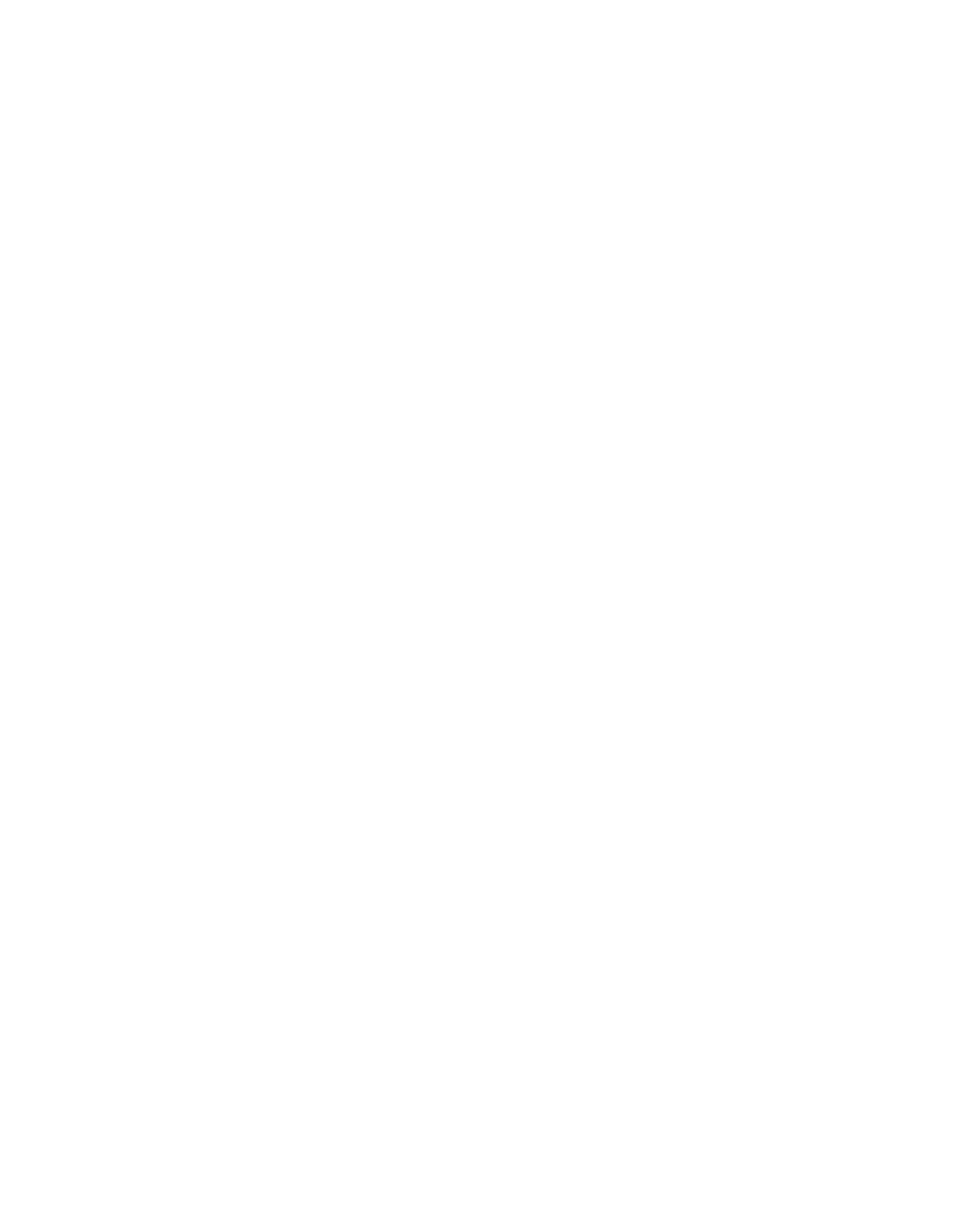## **NEIGHBORWORKS® AMERICA**

Neighborhood Reinvestment Corporation dba NeighborWorks® America was established by an Act of Congress in 1978 (Public Law 95-557). A primary objective of the Corporation is to increase the capacity of local, community-based organizations to revitalize their communities, particularly by expanding and improving housing opportunities.

These local organizations, known as NeighborWorks<sup>®</sup> organizations, are independent, resident-led, nonprofit partnerships that include business leaders and government officials. All together they make up the NeighborWorks® network.

#### **JOINT CENTER FOR HOUSING STUDIES OF HARVARD UNIVERSITY**

The Joint Center for Housing Studies analyzes the ways in which housing policy and practices are shaped by economic and demographic trends, and provides leaders in government, business and the nonprofit sector with knowledge and tools for formulating effective policies and strategies.

Established in 1959, the Joint Center is a collaborative unit affiliated with the Harvard Design School and the Kennedy School of Government at Harvard. The Center's programs of research, education and public outreach inform debate on critical housing issues and illuminate the role of housing in shaping communities. The Policy Advisory Board, a diverse group of business leaders in the housing sector, provides support and guidance for the Center and its activities. The Joint Center also receives input from its Faculty Committee, which draws on the expertise of a university-wide group of scholars.

\_\_\_\_\_\_\_\_\_\_\_\_\_\_\_\_\_\_\_\_\_\_\_\_\_\_\_\_\_\_\_\_\_\_\_\_

\_\_\_\_\_\_\_\_\_\_\_\_\_\_\_\_\_\_\_\_\_\_\_\_\_\_\_\_\_\_\_\_\_\_\_\_

This paper was written with the support of the NeighborWorks® America's Emerging Leaders in Community and Economic Development Fellowship, which provides opportunities for highly qualified professional students at Harvard University to research and publish applied analytical projects of interest to the community-development field.

The opinions expressed represent solely the opinions of the author, not those of NeighborWorks<sup>®</sup> America, the Joint Center for Housing Studies of Harvard University, or of any of the persons, entities or organizations providing support to, or affiliated with, these entities. The findings and conclusion of this report are solely the responsibility of the author.

This analysis was performed with the support of NeighborWorks<sup>®</sup> America, with editing and production by Amy Christian, Ampersand Editing & Production Services. The Corporation has full rights to use and distribute this document.

Copyright © 2005 by Carolyn C. Leung.

Harvard Joint Center for Housing Studies NeighborWorks<sup>®</sup> America Harvard University 1325 G Street, NW, Suite 800 1033 Massachusetts Avenue, 5th Floor Washington, DC 20005 Cambridge, MA 02138 (202) 220-2300 (617) 495-7908 www.nw.org www.jchs.harvard.edu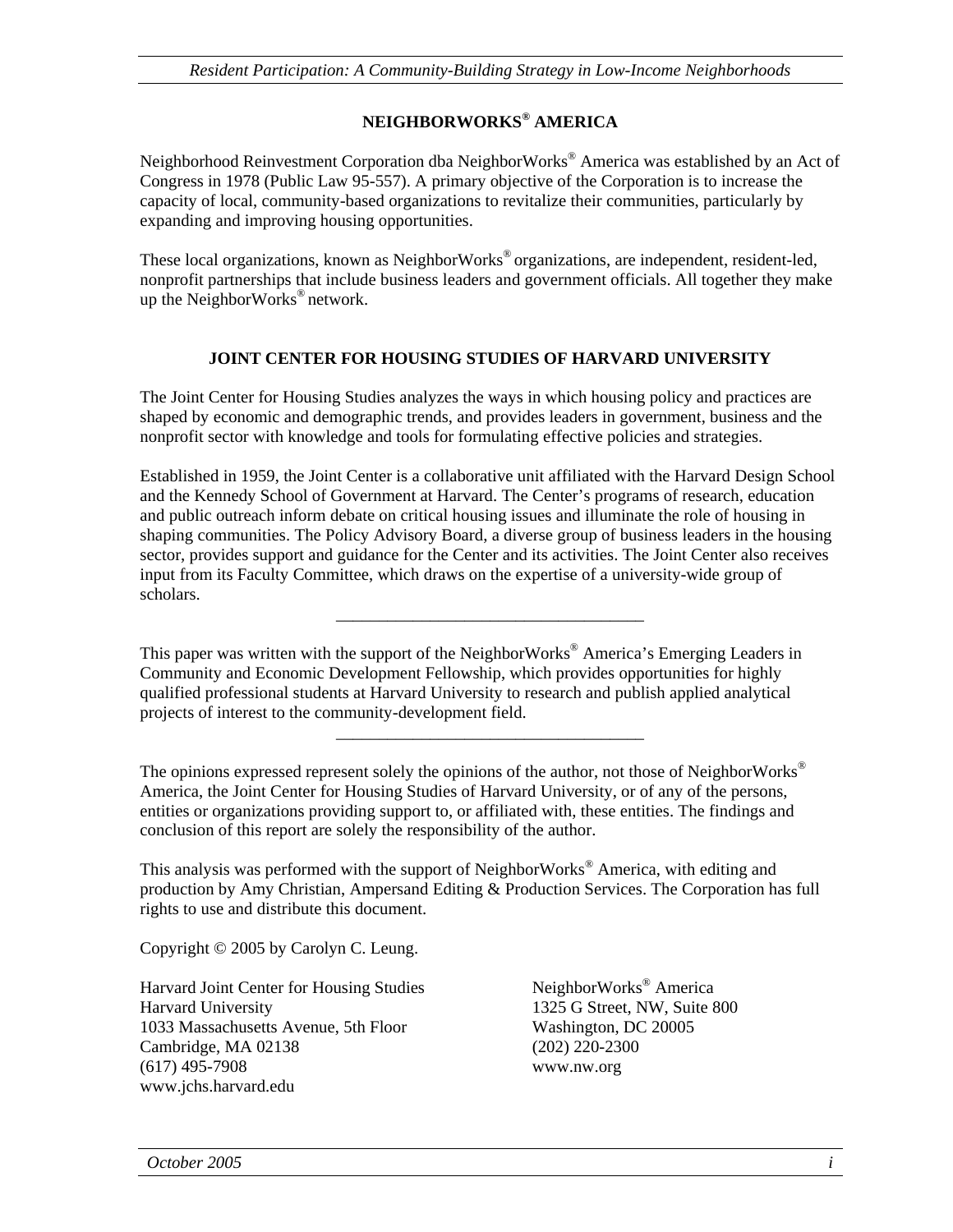## <span id="page-3-0"></span>**About the Author**

Carolyn C. Leung is a doctoral student at the Harvard Graduate School of Education. Her research interests focus on the experiences of scholars of color who pursue race-based research for social justice. Carolyn has also been active in several nonprofits in the Asian American community in San Francisco and Boston. Carolyn also has a masters in Urban Planning from the University of California, Los Angeles.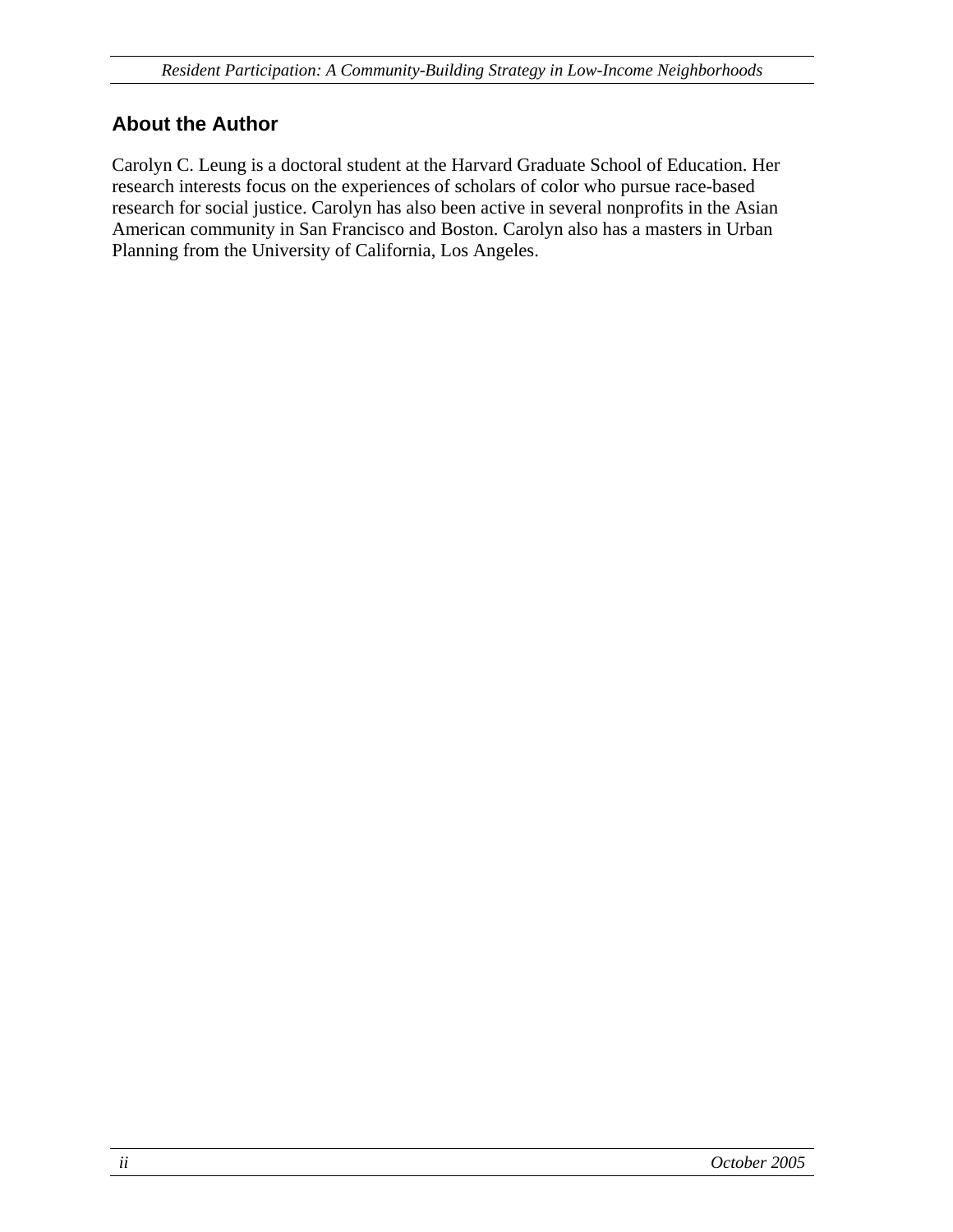## <span id="page-4-0"></span>**Abstract**

Resident participation has been an area of community development aimed at increasing involvement of tenants in housing development, management and community-building. The precise roles and mechanisms of resident participation are not well understood, however. This paper explores the role of resident participation and its interaction with other factors that drive community revitalization. By understanding the necessary conditions, factors and other variables that strengthen resident participation, public policies can help low-income populations manifest their power and make a difference in their communities. The research presented here (1) describes the challenges and benefits of resident participation; (2) identifies examples of residents successfully contributing to the development and management of their homes; (3) details the conditions necessary for success; and (4) addresses the issue of assessing effectiveness.

For those seeking to encourage resident participation, the are three major challenges include time and money; limited options due to economics; and limited community capacity. Examples of successful resident participation are presented, such as the Demonstration Disposition in Boston — one of the most notable examples of resident participation in development in the past 10 years. Building management has also been an arena for various levels and types of resident participation, and many community development corporations have developed creative ways of involving residents in community-building efforts.

The interplay of external and internal factors together creates conditions for resident participation. This paper identifies four major factors: impetus, politics, resources and values, describing the internal and external resources affected by each. To connect these external and internal resources, bridging resources of trust, community organizing, strategic partnerships and organizational capacity are necessary. Community planning and education make up a noteworthy bridging resource that allows for the necessary learning process to take place. Community education and planning happen in three phases: building a foundation, teaching skills, and following through.

While there is general support for resident participation in housing development, management and community-building, measuring its effectiveness has received limited research attention. This paper describes the effectiveness of resident participation looking at the individual, building and community levels. These testimonials will be strengthened if hard measures of resident participation are developed and used to study its effects.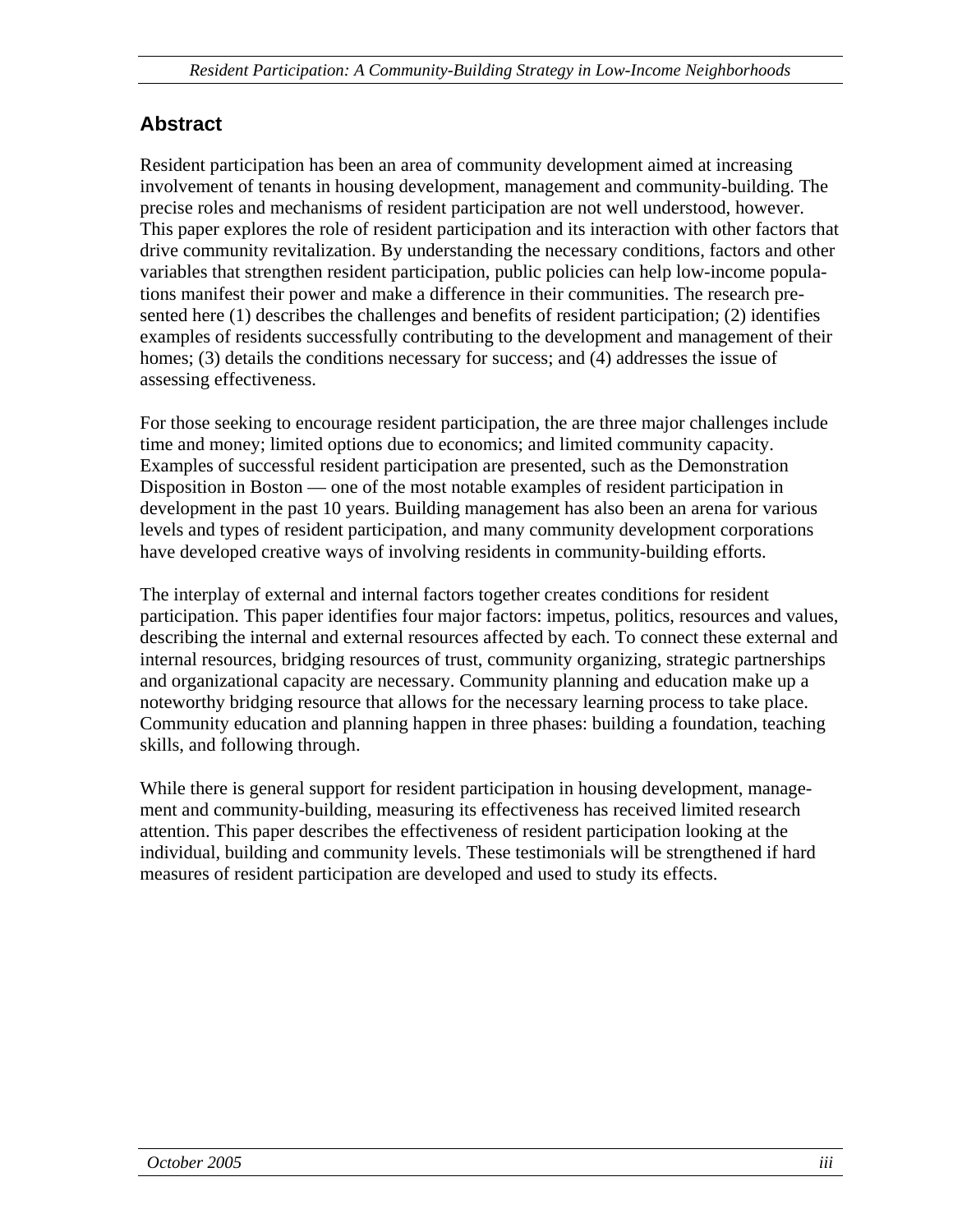## **Table of Contents**

| L. |                                                                            |  |  |  |  |
|----|----------------------------------------------------------------------------|--|--|--|--|
|    |                                                                            |  |  |  |  |
| Ш. |                                                                            |  |  |  |  |
|    |                                                                            |  |  |  |  |
|    |                                                                            |  |  |  |  |
|    |                                                                            |  |  |  |  |
|    |                                                                            |  |  |  |  |
|    |                                                                            |  |  |  |  |
|    | Opportunity: Community organizing as a community-revitalization strategy 9 |  |  |  |  |
|    |                                                                            |  |  |  |  |
|    |                                                                            |  |  |  |  |
|    |                                                                            |  |  |  |  |
|    |                                                                            |  |  |  |  |
|    |                                                                            |  |  |  |  |
|    |                                                                            |  |  |  |  |
|    |                                                                            |  |  |  |  |
|    |                                                                            |  |  |  |  |
|    |                                                                            |  |  |  |  |
|    |                                                                            |  |  |  |  |
|    |                                                                            |  |  |  |  |
|    |                                                                            |  |  |  |  |
|    |                                                                            |  |  |  |  |
|    |                                                                            |  |  |  |  |
|    |                                                                            |  |  |  |  |
|    |                                                                            |  |  |  |  |
|    |                                                                            |  |  |  |  |
|    |                                                                            |  |  |  |  |
|    |                                                                            |  |  |  |  |
|    |                                                                            |  |  |  |  |
|    |                                                                            |  |  |  |  |
|    |                                                                            |  |  |  |  |
|    |                                                                            |  |  |  |  |
|    |                                                                            |  |  |  |  |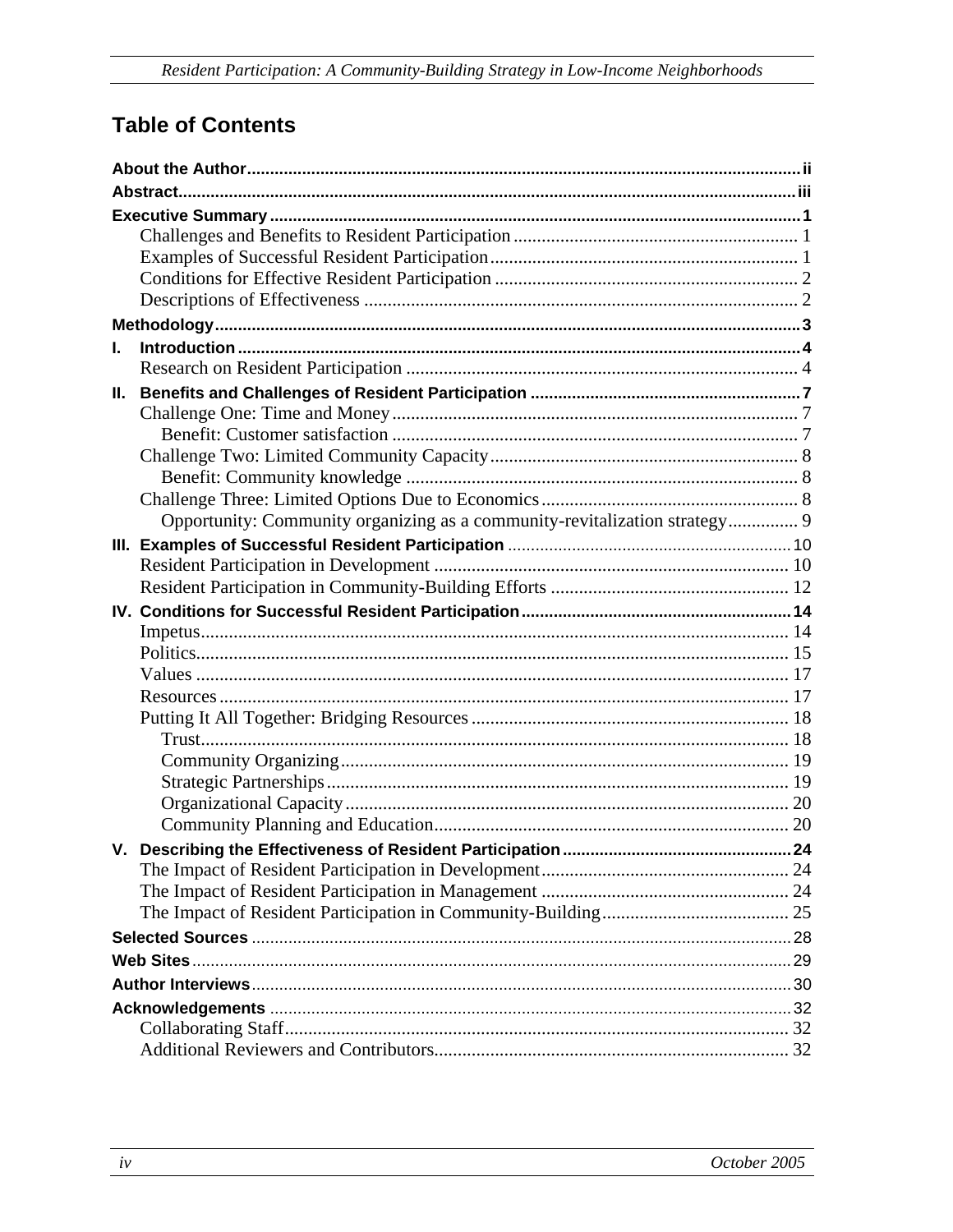## <span id="page-6-0"></span>**Executive Summary**

Resident participation has been an area of community development aimed at increasing involvement of tenants in housing development, management and community-building. While resident participation is not a blanket remedy for complex problems facing the affordablehousing community today, it is an important strategy for community development. The precise roles and mechanisms of resident participation are not well understood, however. This paper explores the role of resident participation and its interaction with other factors that drive community revitalization. By understanding the necessary conditions, factors and other variables that strengthen resident participation, public policies can help low-income populations manifest their power and make a difference in their communities. The research presented here (1) describes the challenges and benefits of resident participation; (2) identifies examples of residents successfully contributing to the development and management of their homes; (3) details the conditions necessary for success; and (4) addresses the issue of assessing effectiveness.

#### *Challenges and Benefits to Resident Participation*

Resident participation has roots in both public-policy and grassroots community-organizing efforts. It invokes multiple meanings and includes such activities as coming to informational meetings about what's going on in one's building or being involved in decisions about the design and construction of one's housing. For those seeking to encourage resident participation, there are three major challenges:

*Time and money:* While there are costs of time and money associated with resident participation, over the long run resident participation can help to increase customer satisfaction. In development and management, it can also help to save money and time over the long run.

*Limited options due to economics:* While those who live in assisted, affordable and public housing face limited options, community organizing can be a strategy for broader community revitalization.

*Limited community capacity:* Too often, residents of low-income communities are seen as bundles of problems that need to be fixed. Residents, however, can bring a wealth of community knowledge and skills that are vital for efforts to revitalize communities.

#### *Examples of Successful Resident Participation*

This section profiles case studies of resident participation, such as the Demonstration Disposition in Boston, one of the most notable examples of resident participation in development in the past 10 years. Building management has also been an arena for various levels and types of resident participation, and many community development corporations have developed creative ways of involving residents in community-building efforts.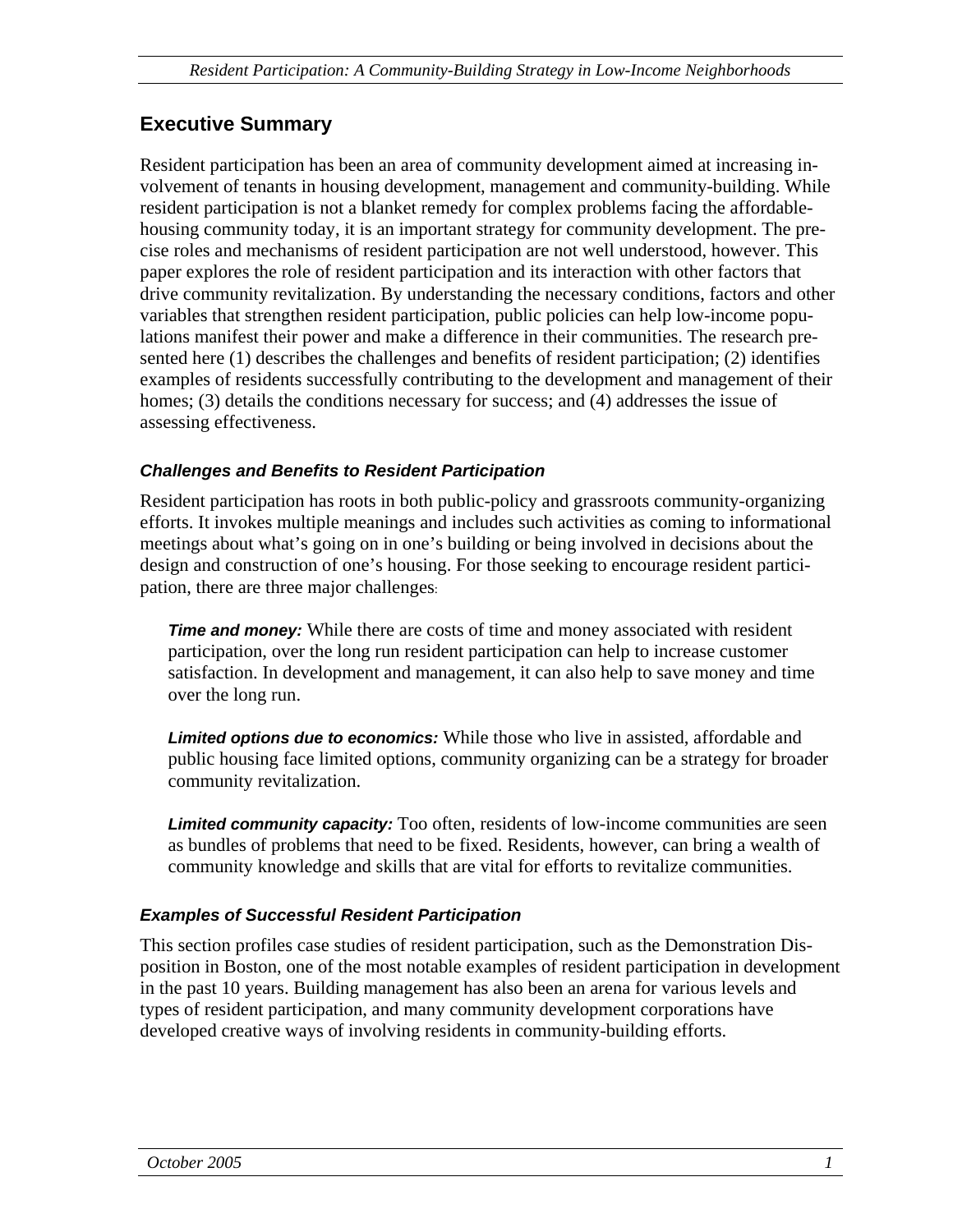#### <span id="page-7-0"></span>*Conditions for Effective Resident Participation*

The interplay of external and internal factors together creates conditions for resident participation. This paper identifies four major factors:

*Impetus:* What are the initial conditions under which resident participation arises? An external crisis often catalyzes resident participation. Residents' commitment is needed to start the process of resident participation.

**Politics:** The external political environment often creates the context for resident participation. Internally, leadership is needed to sustain the momentum of resident participation.

*Resources:* Resources are necessary for sustaining resident participation. Funding from outside government and foundation sources can provide the necessary financial support. Building a strong organization of residents helps to nurture the resources that residents themselves bring.

*Values:* For resident participation to be a reality, all stakeholders involved must value it as a necessary part of the process.

To connect these external and internal resources, bridging resources of trust, community organizing, strategic partnerships and organizational capacity are necessary. Community planning and education make up a noteworthy bridging resource that allows for the necessary learning process to take place. Community education and planning happen in three phases: building a foundation, teaching skills, and follow-through.

#### *Descriptions of Effectiveness*

Finally, this paper asks, given what we know about resident participation, how do we describe its effectiveness? While resident participation has been difficult to measure, this paper describes the effectiveness of resident participation looking at criteria at the levels of the individual, building and community.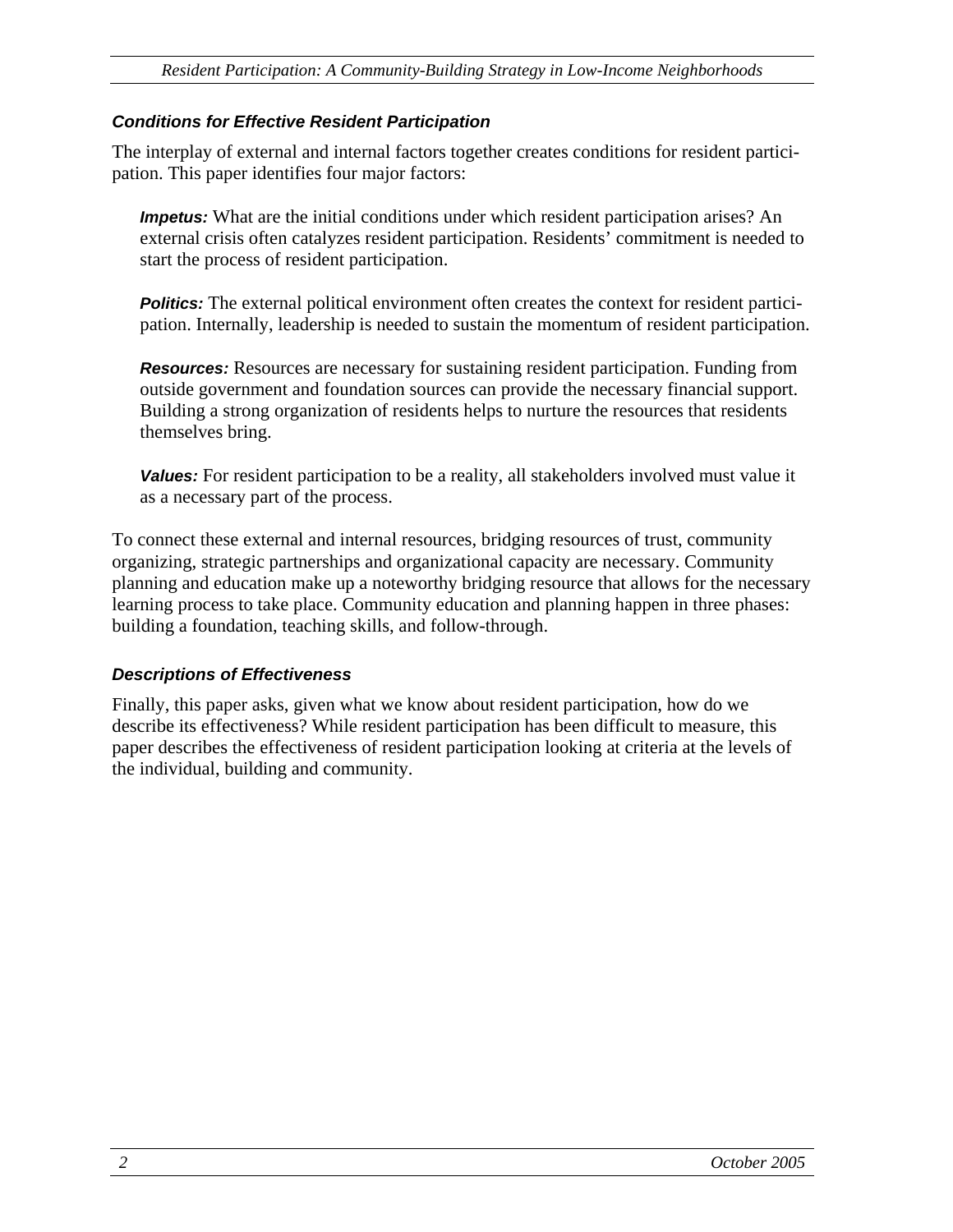## <span id="page-8-0"></span>**Methodology**

Research for this paper developed in several stages. The first stage involved a literature review to understand the idea of resident participation as it has played out in public policy and in practice. The second stage — data collection — involved structured interviews with 15 key informants in the field of housing, at the local, state and national levels. These conversations contributed data which provides a description of the depth and scope of resident participation. The next stage of this research sought to probe more deeply into specific experiences with resident participation from the perspective of community development corporations (CDCs). This process involved interviewing 10 staff of CDCs to understand their experience with resident participation. It also included interviews with several residents of properties owned and/or managed by these CDCs. The goal of these interviews was to describe the multiple ways in which CDCs are involved in resident participation. After collecting data from these interviews, the analysis developed common themes and lessons learned from policymakers and practitioners, and residents' experiences with tenant education.

It should be noted that due to time and travel constraints, this paper focuses primarily on residents who are inhabitants of assisted, affordable or public housing in major urban areas, including Boston; Washington, D.C.; and Gilroy, San Diego and Sacramento, California. These findings may be less relevant to nonurban areas, or communities outside the East or West Coasts.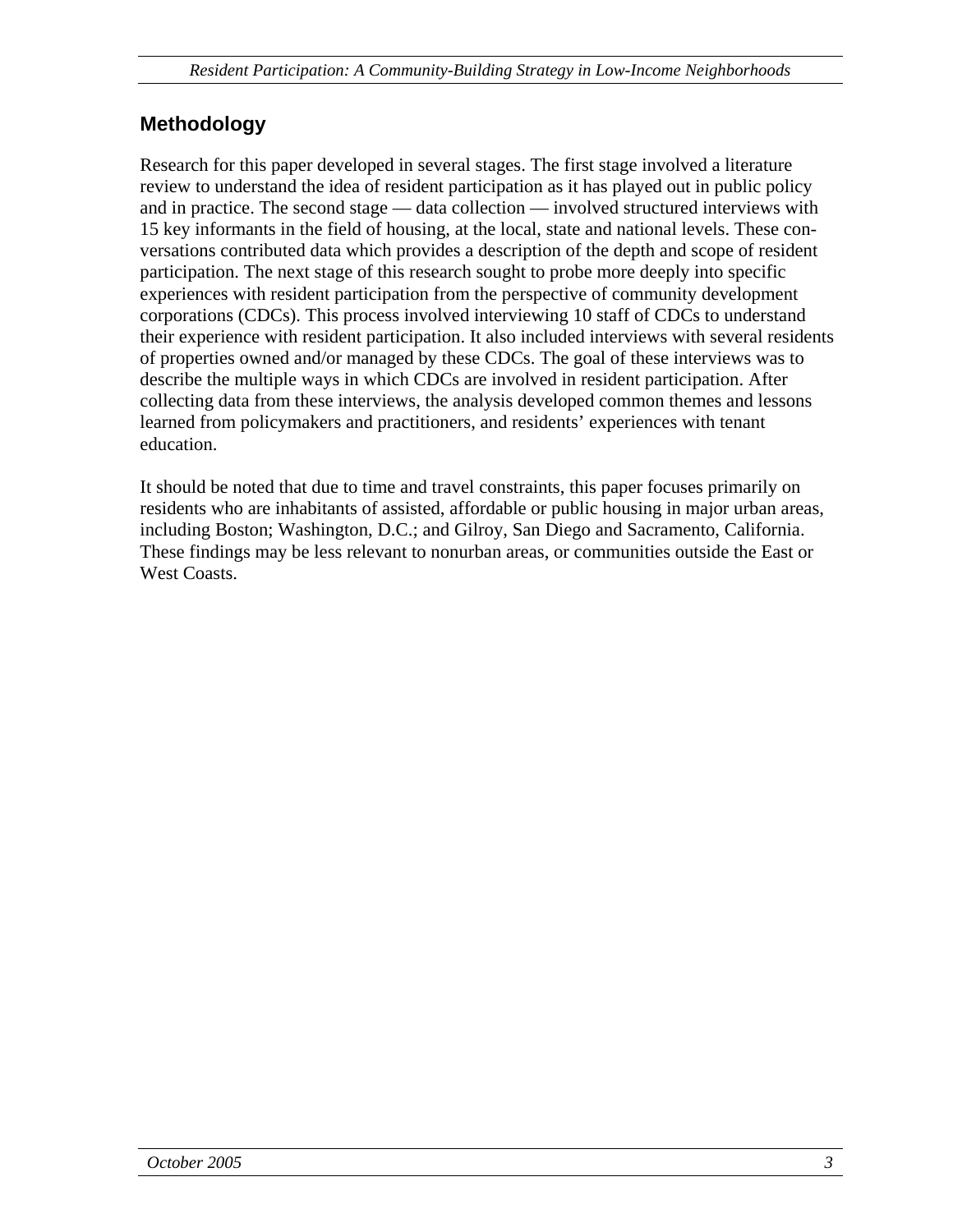## <span id="page-9-0"></span>**I. Introduction**

Resident participation, including activities such as meeting with developers to provide input on design, serving on boards responsible for managing property, and working with neighbors on policing or maintaining property, has been seen as an important strategy for the preservation of affordable housing. The thinking behind resident participation is that through participation, residents will have a greater stake in the property in which they live. Because of this investment, they will take a more active role in preserving the quality of life at the site. Not only will they devote greater attention to taking care of the property, they will also contribute to improving the overall life of the community, such as participating in public safety. Through their participation, residents may gain skills that help them in other areas of their life, such as education and employment opportunities. This can then potentially lead to selfsufficiency (Gray 2000).

The genesis of resident participation was in the antipoverty programs that called for "maximum feasible participation" of citizens in community-revitalization efforts. Over the last 20 years, two of the most significant pieces of legislation to promote resident participation in housing include the Housing and Community Development Act of 1987 and the HOPE VI program. According to Chandler (1991), "The enactment of the Housing and Community Development Act of 1987 solidified the emergence of resident management as the major alternative to conventional management of public housing developments. The act gives resident management statutory standing and financial support and provides for the conversion of public housing units to low-income ownership through resident management organizations" (p. 136). Almost 10 years later, the Multifamily Assisted Housing Reform and Affordability Act of 1997 continued to include tenant participation as part of the restructuring process. Specifically, tenants are to be involved in the mortgage restructuring and rental assistance sufficiency plans, proposed transfer of the project, and rental assistance assessment plans.

In 1992 HOPE VI (also known as the Urban Revitalization Demonstration) attempted to transform the landscape of public housing. The goals of HOPE VI were threefold: to transform the dilapidated structures that much public housing had deteriorated into; to increase resident self-sufficiency; and to promote a sense of community-mindedness among residents. The HOPE VI housing legislation required resident involvement in the design of the funding request, resident training, and implementation and monitoring.

## *Research on Resident Participation*

Resident participation has not been extensively analyzed by researchers, but a few studies have examined its effects. One area that has received considerable attention in the literature is that of resident management. Resident participation in management has been used as an alternative to management by the public housing authority. The focus on resident management started in the 1970s in Boston and St. Louis. Chandler (1991) conducted a review of the literature and found that resident management councils "produce greater degrees of resident satisfaction and more employment opportunities,… reduce the incidence of social problems,… allow for a higher degree of resident involvement and cost more than conventional management to operate" (p. 141). Monti (1993) studied resident management corporations (RMCs) and found that "a good RMC likely will be viewed as doing more on the site and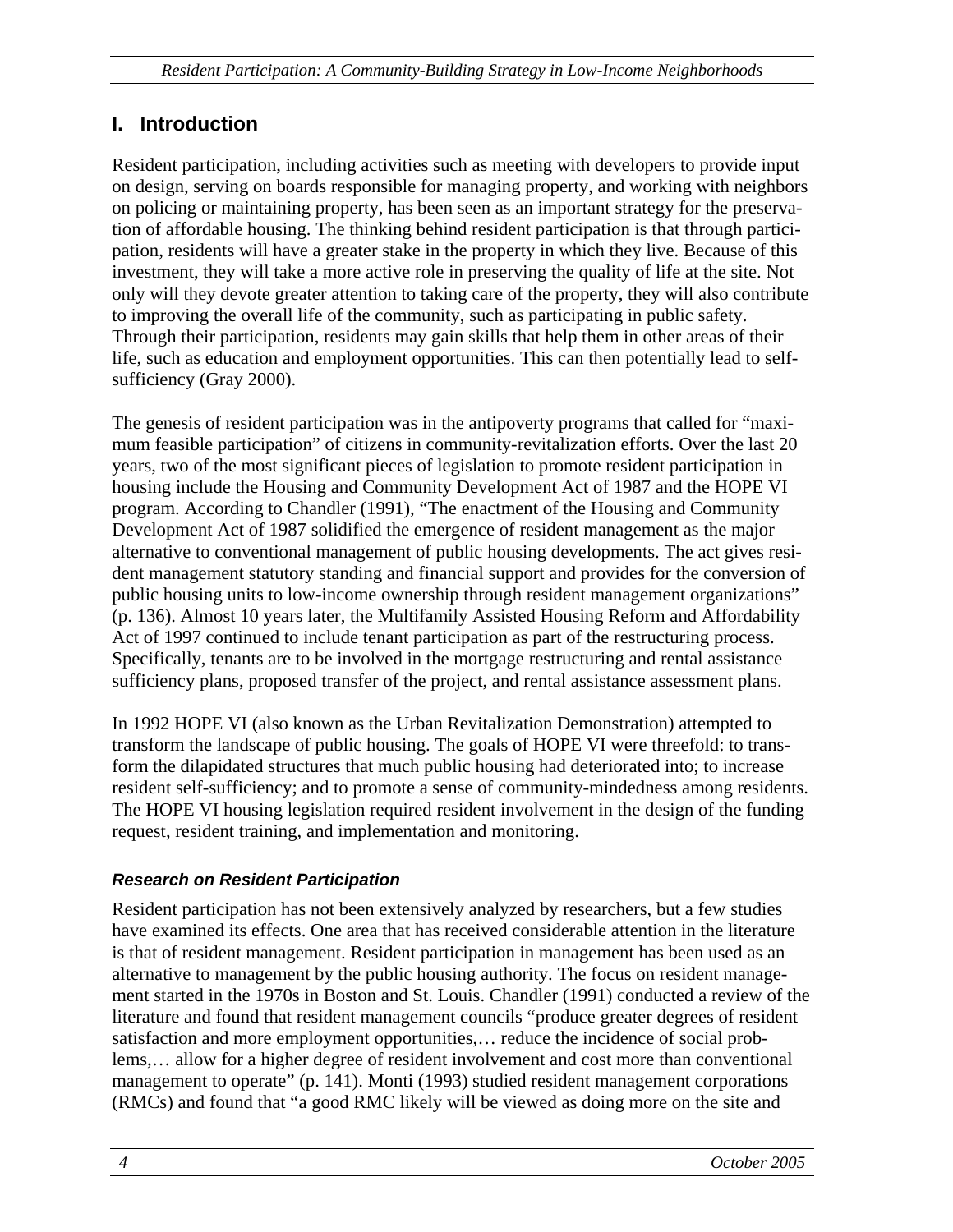being stricter than the local housing authority. People also will say they generally have more knowledge of what occurs on the site because of information coming from the tenant organization" (p. 192). One challenge that Monti found was that "their degree of involvement may not be sustained over long periods of time" (p.192). At the time of Monti's study, there were fewer than a dozen resident management corporations. Manpower Demonstration and Research Corporation (1981) conducted a longitudinal study of tenant management of public housing buildings and found that tenant management performed as well as the management of the local housing authority.

Peterman (1994, 1996) cautions, however, against a blind acceptance of resident participation in management. First, he argues that resident management should not be a substitute for federal government support for public housing. He cautions that, "As a public policy, it has become entangled with conservative ideology that promotes less government, more homeownership, and less public housing — goals that are likely to benefit few, if any, low-income public housing residents" (Peterman 1994, p. 15). Second, he argues that resident participation does not necessarily lead to empowerment. He argues, "The deciding factor should always be whether management provides the basis for a livable, healthy community" (Peterman 1996, p. 486). In conclusion, he advocates that resident management should not always be the goal of public housing, arguing that this diverts attention away from government responsibility over public housing.

Another form of resident participation in management is that of resident-owned cooperatives. Cooperative housing is owned by a corporation that is run by residents. They do not own their individual units; rather they own shares in the corporation. Proponents argue that cooperatives give residents increased emotional and financial stake in their housing. Opponents argue that residents do not have the skills or desire to maintain their cooperatives. Rohe (1995) did a study of cooperatives and found that cooperatives face at least three challenges: lack of adequate training for board members, lack of communication between board members and residents, and lack of participation by residents in the cooperative.

In terms of community-building, Saegert, Winkel and Swartz (2002) did a study of resident participation in public safety. The authors found that crime was lower in buildings that were tenant-owned or -managed or managed by community groups than buildings managed and owned by the city of New York. Buildings in which tenants participated in tenant associations had less in-building crime. Buildings in which there were prosocial norms as well as strong leadership also had less crime. Thus this study found that neighborhood organizations and resident relationships may be the vehicle through which collective efficacy is formed in a neighborhood.

Can participating in property management empower residents? Empowerment, according to Somerville (1998), can take several forms. First, there is empowerment through knowledge. Having information, education and training about one's situation, however, does not necessarily lead to empowerment unless residents stay connected to the grassroots and advocate for a more democratic tenant education. Second, there is empowerment through stature. This, Somerville argues, can be more effective than information or education. Finally, there is empowerment through agreement and power transfer. This comes about when owners and land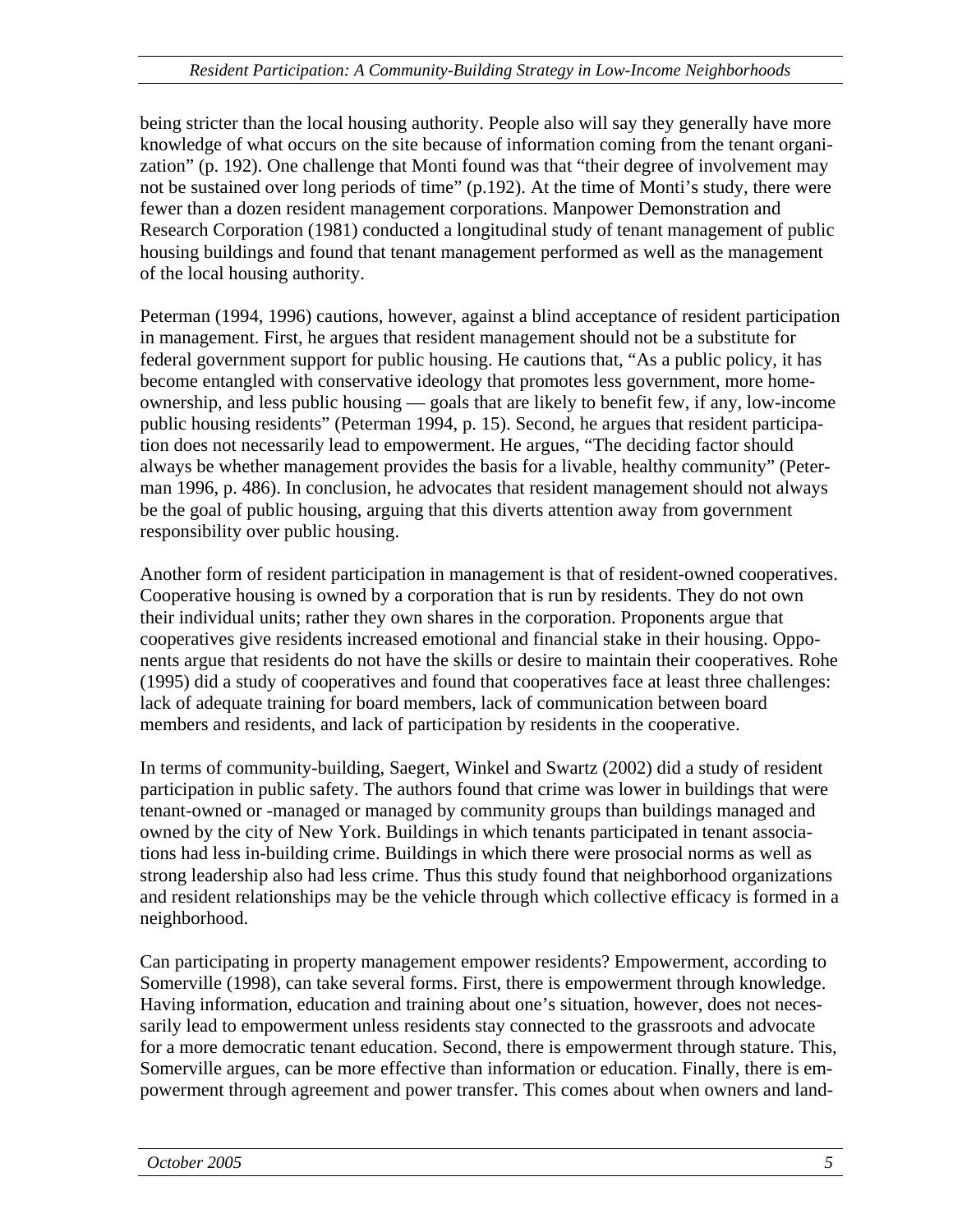lords look at residents as equals. It is also important "that the transfer of power is not monopolized by an elite group of tenants, it is important that appropriate arrangements are made for democratic tenant representation and for the diffusion of the transferred power to all minorities within the tenant body" (p. 251). Somerville cautions us that participation does not necessarily mean empowerment, because participation can be used by those in power to serve their own, self-interested ends.

These examples show that resident participation has been both a matter of public policy as well as part of a grassroots movement to revitalize and stabilize neighborhoods. While there is general support for resident participation, it requires greater scrutiny. While these studies speak to the effects of resident participation, less is said about the process of resident participation. This study, therefore, seeks to both build on the literature and fill in this gap.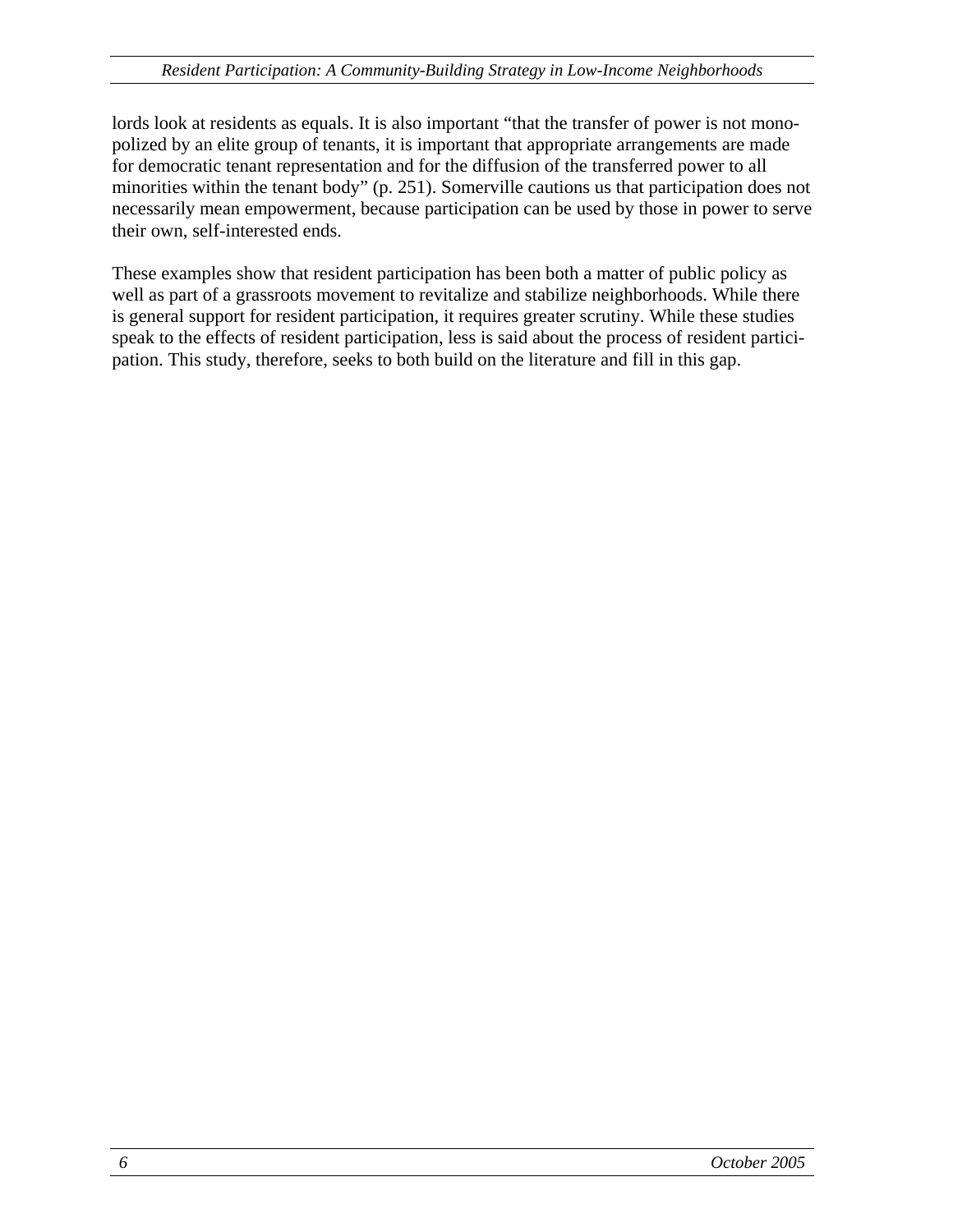## <span id="page-12-0"></span>**II. Benefits and Challenges of Resident Participation**

The definition of resident participation is not standardized. Disagreements over the efficacy of resident participation as a useful community-development strategy are often rooted in what it is believed to be. This section outlines many of the major arguments for and against resident participation in housing development, management and community-building.

| Challenge                        | <b>Benefit</b>                                        |
|----------------------------------|-------------------------------------------------------|
| Time and money                   | Customer satisfaction                                 |
| Limited community capacity       | Community knowledge                                   |
| Limited options due to economics | Community organizing as a community-building strategy |

#### *Challenge One: Time and Money*

Probably the most often cited argument against resident participation is that it is too costly and takes too much time. Developers are wary of involving residents because the time involved with community participation can extend the time frame for a project. An extended time frame means additional costs. Getting residents involved may mean going to meeting with residents, often at night and possibly on weekends. There is no guarantee that these community meetings with residents will add value to the development process from the developer's point of view. As an example on the development side, with HOPE VI projects, one estimate suggested that resident participation adds an additional 12 to 14 months to the overall timeline and 6 to 7 percent to the total budget. $<sup>1</sup>$  $<sup>1</sup>$  $<sup>1</sup>$ </sup>

#### *Benefit: Customer satisfaction*

Resident participation can be a useful vehicle for ensuring customer satisfaction with the product. Residents bring knowledge of what works in their community as well as what will work for their household. In this way, resident participation functions as a type of market survey for developers who must figure out what customers in the area want if they are to produce a good product that meets residents' needs. Resident participation can, for example answer important questions about paint color, design and room layout, and materials to use in the construction of new housing. By involving residents up front in the development process, the developer can save valuable time in the long run because there will be less need for retrofitting.

Knowing what works is particularly useful in multifamily housing. In multifamily housing, the use of space is critical because it is generally a smaller space relative to the number of people living in the household compared to a single-family unit.<sup>[2](#page-12-2)</sup> Therefore, it is particularly important for housing to be constructed creatively to meet the needs and demands of large families.

Customer satisfaction also has a political element. There are developers who involve residents merely for the sake of satisfying government requirements for doing so. There are

 $\overline{a}$ 

<span id="page-12-1"></span><sup>&</sup>lt;sup>1</sup> Interview with George Caruso, Edgewood Management Corporation.

<span id="page-12-2"></span><sup>&</sup>lt;sup>2</sup> Interview with Leroy Stoddard, Urban Edge.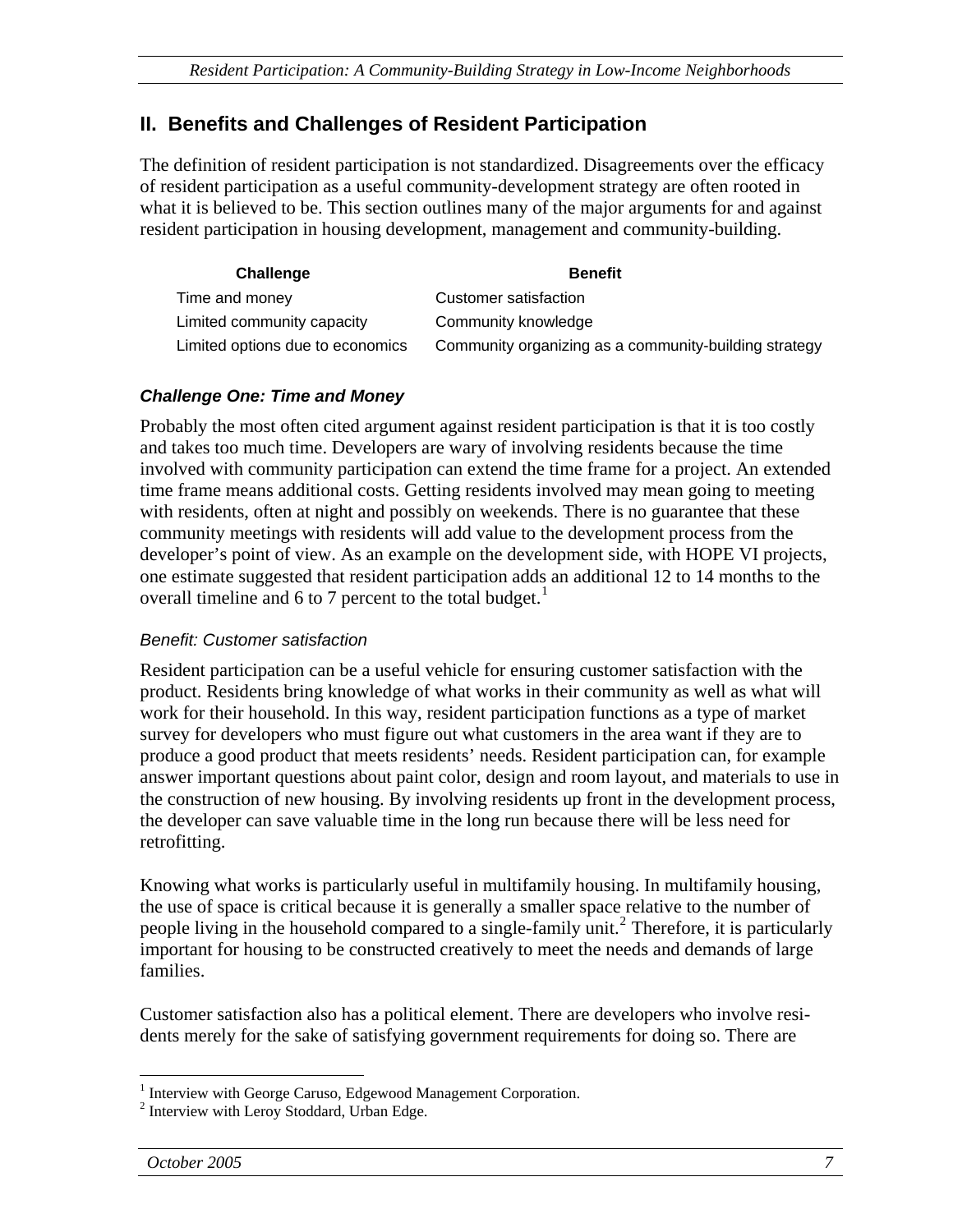<span id="page-13-0"></span>developers and owners who involve residents so that residents will not have the leverage to complain later on in the process. As customers, residents must be knowledgeable about their rights, roles and responsibilities.

#### *Challenge Two: Limited Community Capacity*

Sometimes, residents are seen as having little to offer the process of housing. They are seen as "amateurs." Residents are not typically professionally trained in housing development or management. Developers, managers and consultants, therefore, must spend time working with residents to train them in the business of development and management. This can be a frustrating process both for the developer and consultant, as well as for the residents.

#### *Benefit: Community knowledge*

Sometimes residents feel as though outsiders look at their community in a deficit framework and assume that because they are poor and people of color, that they have little to offer the process. Several residents acknowledged that they experienced subtle and overt racism. While most residents lack formal knowledge of housing development and management, they bring knowledge of their communities and families. In addition, some residents, though not professionally trained in housing development or management, can bring these skills if they have learned them on their own or through their jobs. James Stockard, a former housing consultant, therefore looks at the relationship between residents and the developer as a "meeting of experts." He reflected on resident participation in the following way:

If I go to a meeting with a bunch of residents, I bring with me my skills and knowledge around finance, zoning, design and the political process. They ought to listen, test me, and ask [me] to explain things in a way they understand. They have expertise in the neighborhood, what will make a difference for them, what they can afford. They know much more about that than I do. If I can engage them in a process and communicate their wisdom, then we benefit and they benefit. The housing is better because it matches their desire.

If developers, managers and community builders tap into the knowledge that residents bring, they will gain insight into how to create housing that truly responds to residents' needs.

#### *Challenge Three: Limited Options Due to Economics*

Residents of low-income communities face many social, political and economic challenges. For many of them, they are "lifelong community members"<sup>[3](#page-13-1)</sup> who have lived in a particular community for many years. Many stay in housing in poor condition because they have few other options. With poverty often comes skepticism. Low-income residents who have lived in deplorable conditions and felt neglected by government will be ambivalent when the government comes in and promises new opportunity. They will be skeptical of developers whom they may perceive as just wanting to make a profit. Residents will be wary of developers whom they do not see as having their best interest at heart. They can even be distrustful of community organizers coming in because they are seen as outsiders. Even if a community

<span id="page-13-1"></span> $\overline{a}$ <sup>3</sup> Interview with Penny Meredith, Brand New Day.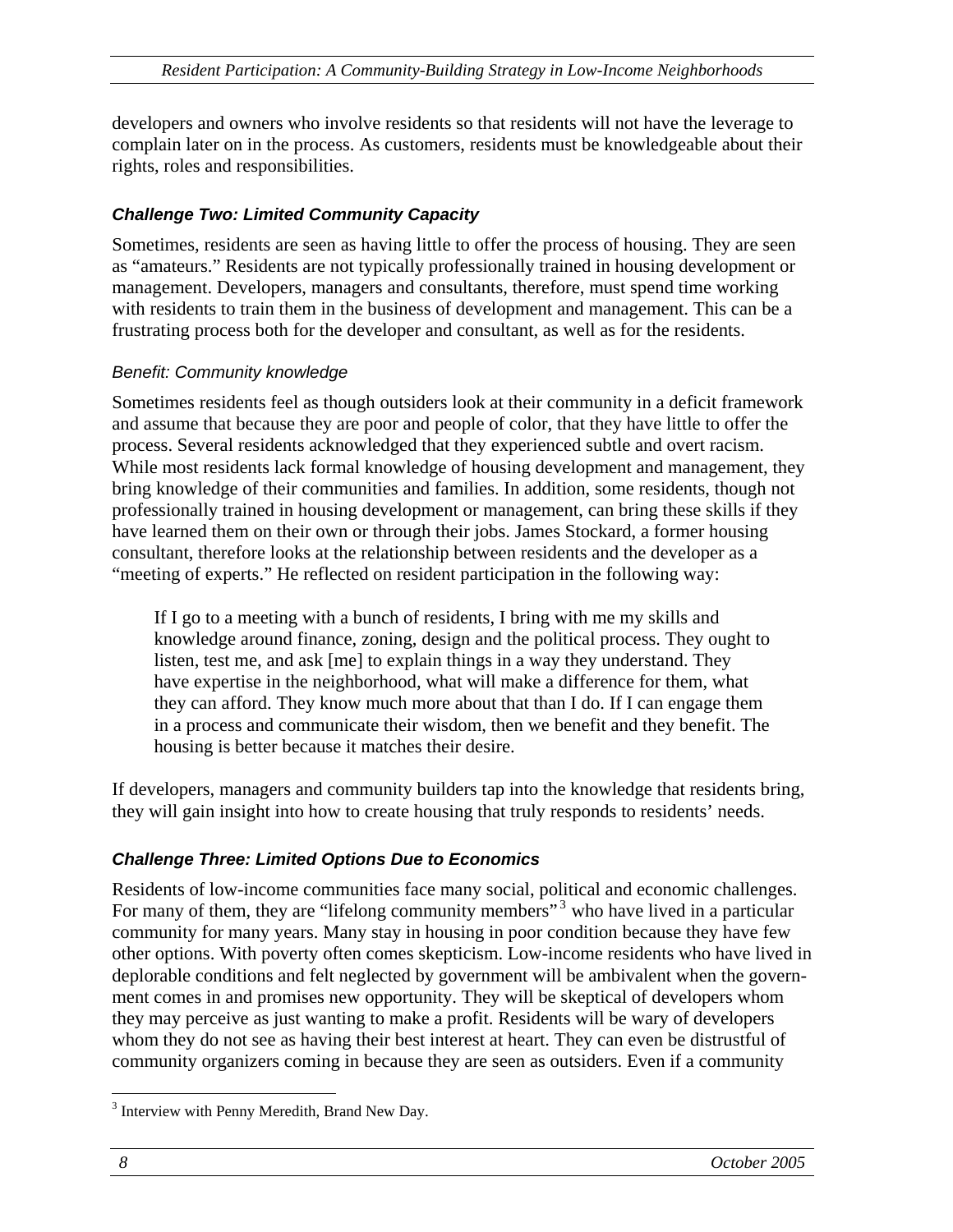<span id="page-14-0"></span>organizer has the same race, language and/or culture of the residents, the residents can be skeptical if they see the community organizer as merely fulfilling a job.<sup>[4](#page-14-1)</sup>

Underlying much of this skepticism is the disbelief that residents can change their situation. Gloria Robinson, a community organizer for Manna Community Development Corporation in Washington, D.C., describes the dynamics in this way:

We are working with a population that has generally felt that nothing they could do can make a difference. Development in this city is controlled by the politicians and the developers and those with money. I hear a lot of times, "There's nothing I can do about it. We don't have money."

Because of this view, residents may be hesitant to get involved and articulate an agenda for change.

If these communities are immigrant communities, they face additional barriers to participation. Immigrant communities face language and cultural isolation from the larger society. This isolation often translates into a lack of understanding and awareness of how mainstream institutions work. Some may fear getting involved for fear of putting themselves or their families in jeopardy.

#### *Opportunity: Community organizing as a community-revitalization strategy*

Community organizing is an often misunderstood and underutilized strategy for community revitalization. Many CDCs have shied away from community organizing as they have attempted to forge relationships with mainstream organizations, such as banks, developers and some foundations.<sup>[5](#page-14-2)</sup> However, organizing residents can help to counter some of the ill effects of poverty. Community organizing can help to harness the power inherent in the community and open up opportunities for mobilization and action.

Foremost, community organizing helps low-income residents recognize the power that they have. They have power in their numbers and collective voice.<sup>[6](#page-14-3)</sup> By engaging in the process of organizing, residents become more politically savvy and learn the "rules of the game." Through the process of resident participation, then, residents learn how to navigate the system and advocate for their own rights. They come to realize that they are real stakeholders with real rights. Through their involvement, they can help to keep the government accountable to their needs.

In recognizing their power, residents work to save their homes and build a better future for their children. Many of them are aware of the ill effects of gentrification, which has often meant the displacement of low-income persons. Many are involved because they want to build a better future for their children.

 $\overline{a}$ 

<span id="page-14-1"></span> $<sup>4</sup>$  Interview with Jacquelyn Davis, Nuestra Comunidad Development Corporation.</sup>

<span id="page-14-2"></span><sup>&</sup>lt;sup>5</sup> Interview with Anne Pasmanick, National Neighborhood Coalition.

<span id="page-14-3"></span><sup>&</sup>lt;sup>6</sup> Interview with Michael Brown, Jewish Organizing Initiative.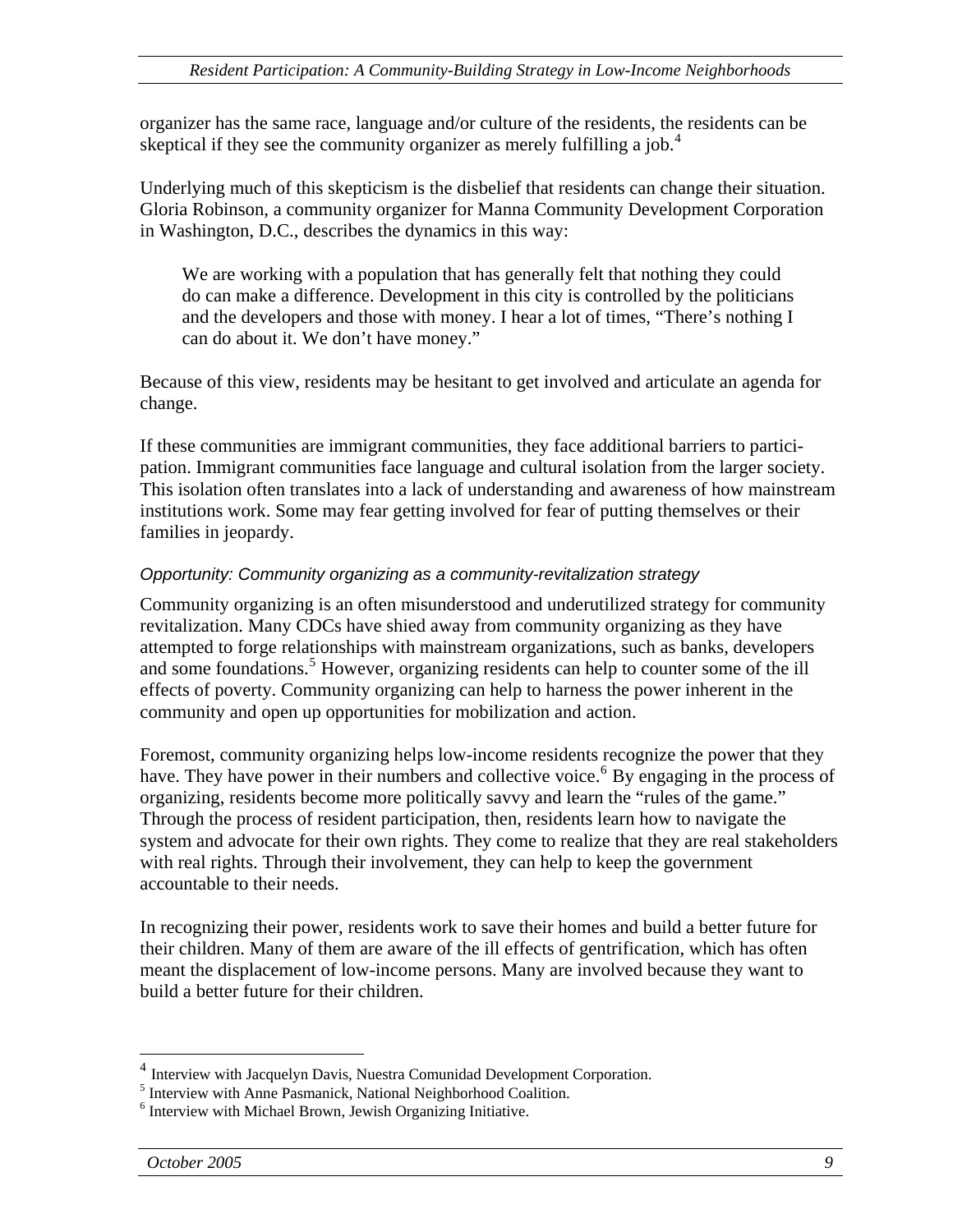## <span id="page-15-0"></span>**III. Examples of Successful Resident Participation**

Given the challenges and benefits outlined in the previous section, how are we to understand resident participation in practice? There are three key areas of housing and community development in which resident participation has played a part:

- Participation in development;
- Participation in management; and
- Community-building.

This section sketches out case studies of resident participation in these three areas.

#### *Resident Participation in Development*

One notable example of resident participation in development was the Demonstration Disposition program in Boston. The following section is a brief description of the project. While it is likely that a program of this magnitude will not be funded again in the near future, there are important lessons to be learned about resident participation. Lessons learned from this project will be integrated into the remaining sections of this paper.

The Demonstration Disposition (Demo Dispo) program in Boston was one of the largest federal programs to date focusing on housing rehabilitation in the country. The mission of the program was to rehabilitate nearly 2,000 housing units that had been owned by the U.S. Department of Housing and Urban Development (HUD). Central to this project was a focus on resident participation. After the rehabilitation and construction, it was hoped that residents would take over ownership of the buildings. Robert Pyne, who worked for Massachusetts Finance Agency (Mass Housing), the state finance agency that administered Demo Dispo, recalls the thinking behind resident participation: "Mass Housing felt that if tenants had an ownership role and some help, properties would have a greater change of staying feasible over the long term."

According to some residents, the focus on resident participation started as "resident ownership" then moved to "resident-centered" and finally ended as "resident participation." When this happened, the "dynamic changed," according to Danny Violi, a consultant for Demo Dispo. He recalls that tenant associations became more like partners in the process. He remembers, "The tenant associations had approval rights, but it was a different dynamic than being the actual developer." Some tenants involved as leaders in this process recalled that this shift in language motivated their participation and vigilance about the process of ensuring that residents had a say in the program. For them, resident-ownership symbolized control over decision-making. Their concern was that the move to a resident-centered approach would take away their decision-making power. This shift in language galvanized the involve-ment of several of the residents to ensure their input into the development process.<sup>[7](#page-15-1)</sup>

 $\overline{a}$ 

<span id="page-15-1"></span><sup>&</sup>lt;sup>7</sup> Focus group with Shirley Rose, Patricia Mayo, Juanita Pitts, Daphne Lopes, Jacquelyn Davis, Nilsa Rivera and Dumas LaFontant.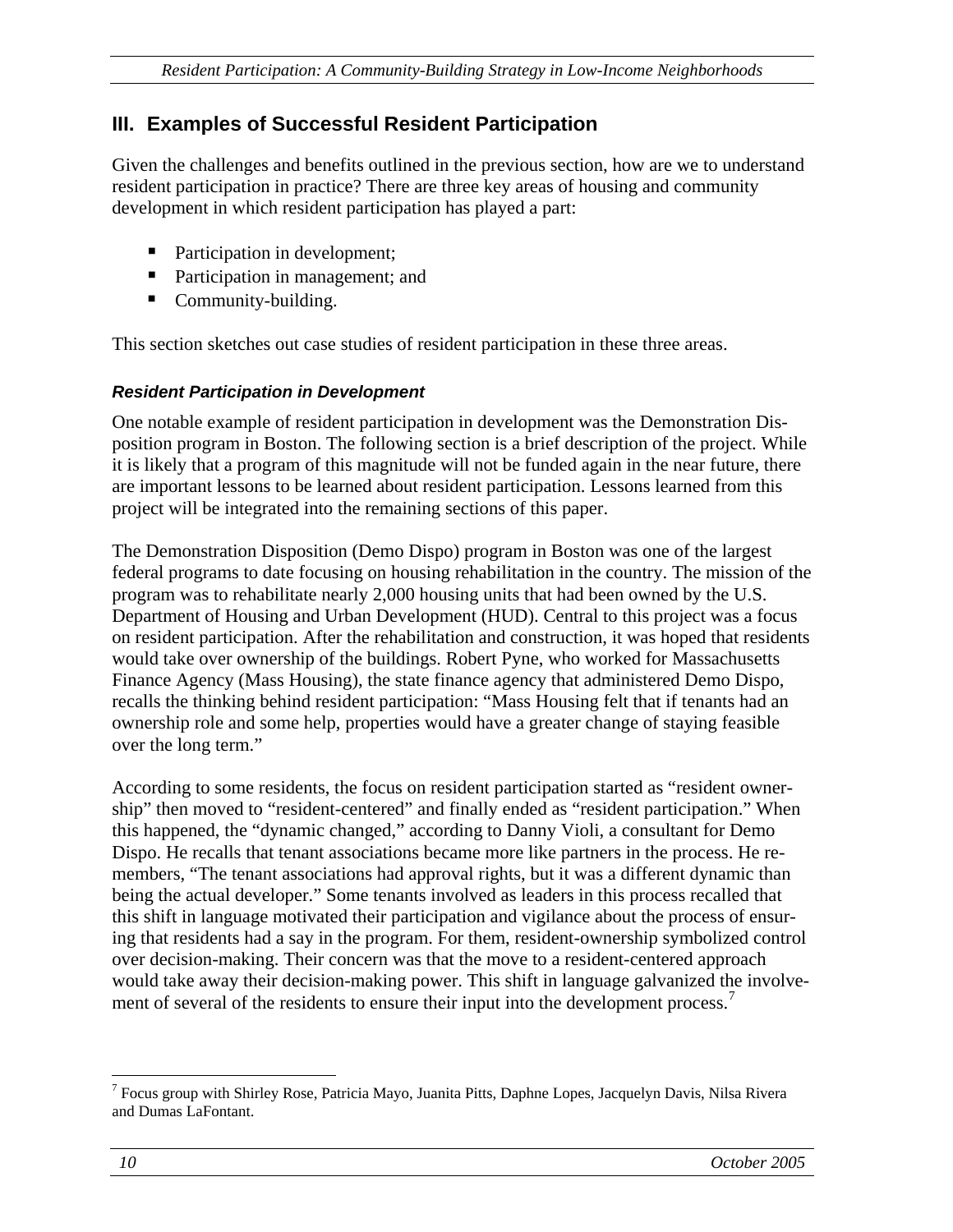Creating the environment for resident participation proved to be a challenging task. Skepticism and suspicion characterized the initial phase of the project. Some residents had had negative experiences with government-sponsored programs. Others found the government a neglectful landlord. In essence, many residents did not believe that the government had their best interests at heart. Residents were even skeptical of the community organizers who were hired to organize them. Organizers who tried to bring together residents from different properties often found that there were "turf" issues, and so residents were skeptical of one another. It did not matter that one of the lead community organizers was the same race as most of the residents; distrust pervaded the initial stages of Demo Dispo. Therefore, building trust proved to be a critical first step in this process. Trust had to be built with the residents on multiple levels. Community organizers hired to work with the residents had to build trust. Consultants had to build trust. Government representatives had to build trust. Over the 10 year process that it took for Demo Dispo to be finished, organizing and leadership proved vital to maintaining resident participation in the process.



The day-to-day workings of building management can seem mundane to the average resident. From the perspective of one manager, though, resident participation in management is often inversely related to how well management is doing. If residents are not involved in a consistent manner, an unhealthy relationship may development between residents and management, creating an adversarial environment that gets in the way of productive problem-solving. Sandra Henriquez, administrator and CEO of the Boston Public Housing Authority, explains her perspective on resident involvement in management in the following way:

The ultimate goal is to have my properties operate well and have residents call it a home. That's my goal as a landlord. A resident's goal is to live in a place that is well managed and not be embarrassed about it. A landlord needs active tenants to hold our feet to the fire, to share with us their ideas about where they live.

Similarly, Susan Stockard, who works for Maloney Properties Inc., a private management company in Boston, says, "resident services help people have successful tenancies and have the housing be part of an empowered lifestyle."

There are different levels of resident participation in management. Different levels determine the amount of say residents have in the process and whether their role is as advisors or as those making the actual decisions. Residents can be involved by providing feedback to management through such venues as surveys. For properties that have more active residents, resident councils often include management as part of their regular agenda. Some resident councils have managers come to the meetings periodically to talk to residents. In some properties, residents are involved with day-to-day management.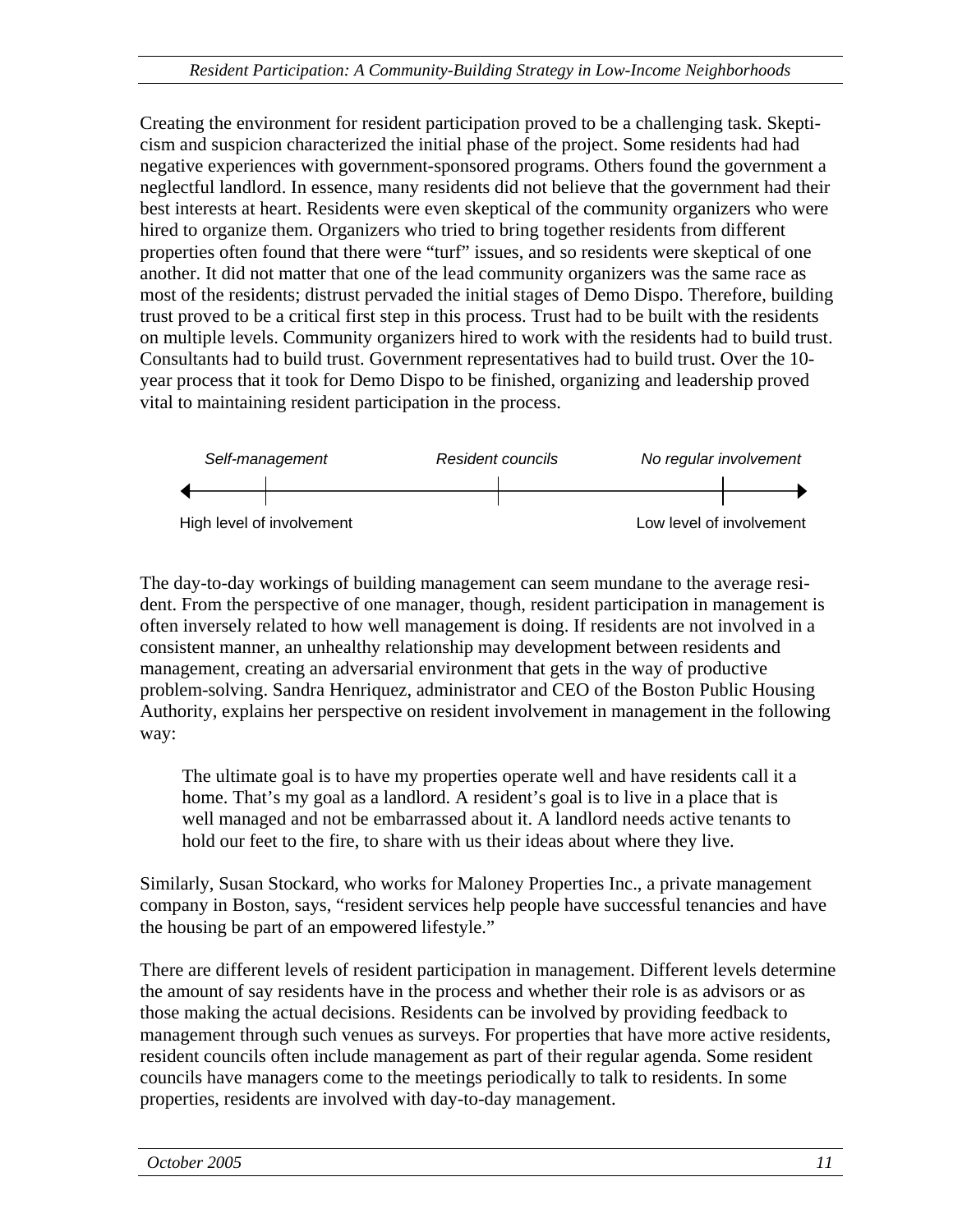<span id="page-17-0"></span>Brand New Day, a community development corporation in Elizabeth, New Jersey, utilizes the system of a "building captain." A resident of each building, the building captain is the first person that residents are supposed to go to when they have a problem. The building captain also is a vehicle for communicating to management the "pulse" of the residents. Higher levels of participation in management issues help to build bridges between residents and management.

One less frequently chosen, but viable, option for some residents has been to transform their residences into self-managed cooperatives. Marksdale Gardens in Boston's Roxbury neighborhood is one example of this. In 1987 Marksdale Gardens became a self-managed property. The residents had become tired of being managed by outside companies that one resident termed "mean-spirited." One of the residents, Minnie Clark, decided to take things into her own hands and knew that ownership was the answer to their problems. Turning Marksdale Gardens into cooperative ownership proved to be a formidable task, however. Between 1975 and 1984, Minnie and another tenant knocked on the doors of everyone in the building repeatedly to convince them of the benefits of turning to ownership. They did this until they got 90 percent of the residents to agree to make the move to turn into a cooperative. They have been successfully self-managed for almost 20 years.

#### *Resident Participation in Community-Building Efforts*

Neighborhood residents are often trying to reclaim a lost sense of "community" where they live. They organize activities to decrease the sense of isolation and build a sense of connectedness among residents. Some of the primary motivations for residents to come together include promoting public safety, building bridges across racial and ethnic differences, and forging stronger relationships between youth and adults.

Public safety is a common reason that residents come together. Community meetings that include frank discussions with the police can yield a turnout of 60 percent to 70 percent of building residents. For many communities, working on public safety is about reclaiming their community. In San Diego, residents of the properties managed by Community Housing-Works joined together across properties to sponsor a "Say Yes to Safe Neighborhoods" event. This was their way to reclaim their neighborhood from drug dealers and "clean up our neighborhood."

Communities across the country are grappling with the issues engendered by growing ethnic and racial diversity. As an example, community organizers in Boston are working with neighborhoods that are increasingly Cape Verdean, Latino and African-American, while community organizers in Sacramento work with neighborhoods that are African-American, Vietnamese, Mien and Hmong. Oftentimes, racial and ethnic diversity has meant that tensions have flared as communities struggle to communicate across language and culture. Community organizers in both these cities have spent time working with residents to build a common definition of community.

In addition to growing racial and ethnic diversity in neighborhoods nationwide, we are seeing an increased emphasis on reaching young people. Marcos Beleche, director of community organizing at Codman Square Community Development Corporation in Boston, advocates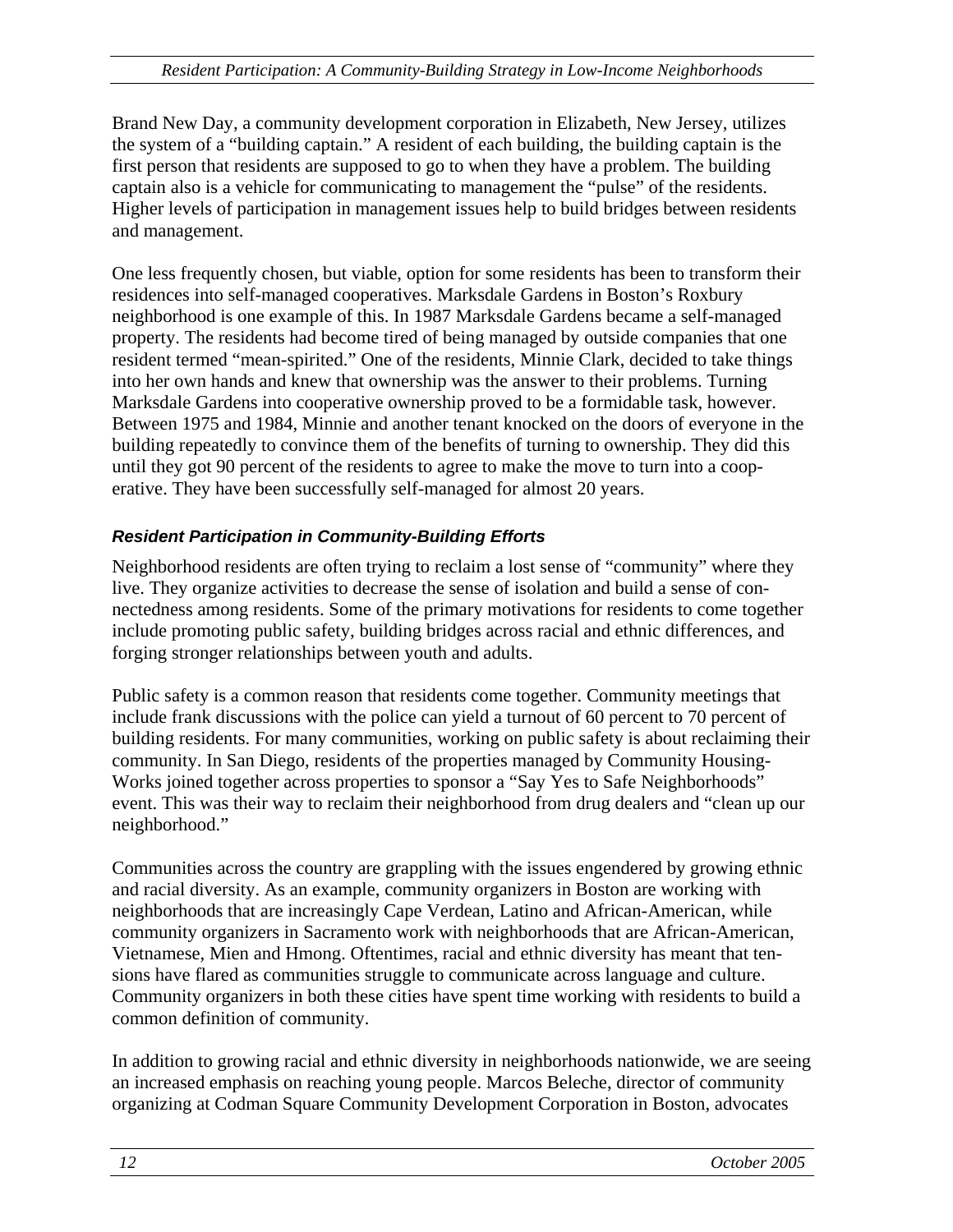that, "Youth are the hope. The older population is overwhelmed by some of their life necessities or very disillusioned…I think youth are looking for opportunities to be engaged." Codman Square CDC initiated its STARS (Smart and Talented Adolescents Reaching for Success) program, through which staff have trained youth living in their properties in leadership development and community organizing.

In Gilroy, California, South County Housing engaged its residents in an intergenerational project. In one of its properties that had multifamily and senior housing, there was an intergenerational mural project. A muralist from a local community college came and did mural classes with the youth. The youth interviewed seniors about their hopes and wishes. The end product was a two-part mural. One section had a young girl blowing dandelion seeds. The other section of the mural had an elderly woman catching the dandelion seeds in her hands. On the dandelion seeds were painted the wishes of the seniors in the property. This mural has been placed in the community room of the property.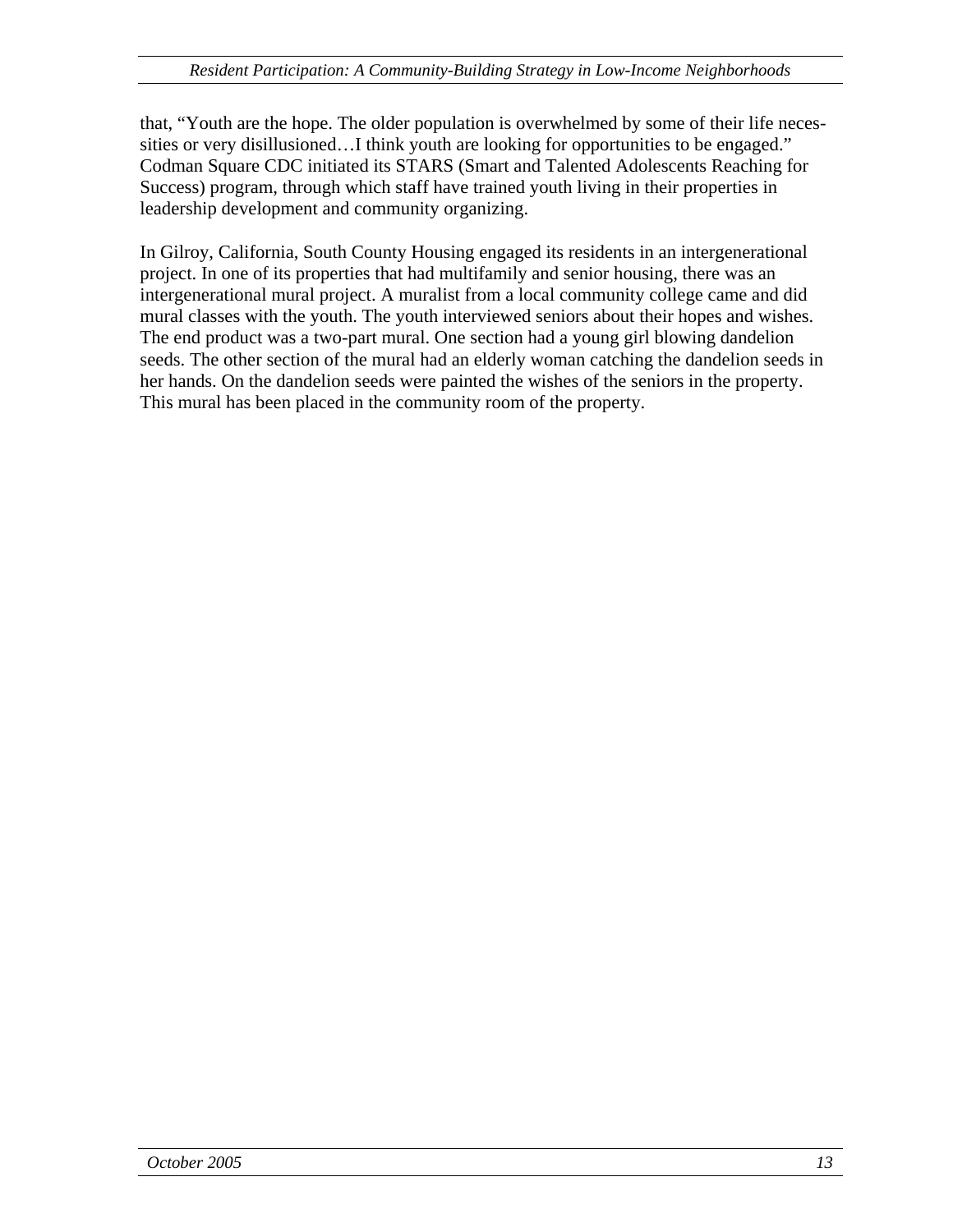## <span id="page-19-0"></span>**IV. Conditions for Successful Resident Participation**

Demonstration Disposition, as well as the other examples of resident participation in management and community-building described in the preceding section, demonstrate that certain conditions lead to successful resident participation. While there are some conditions that are specific to each area, there are factors that cut across all three areas: impetus, politics, values and resources. For each of these factors, there are external and internal conditions which make for effective resident participation. Finally, to bring together these resources together, bridging resources are necessary.

| <b>FACTOR</b>    | <b>External</b>                | <b>Internal</b>                |
|------------------|--------------------------------|--------------------------------|
| Impetus          | <b>Crisis Moment</b>           | Commitment                     |
| <b>Politics</b>  | <b>Political Environment</b>   | Leadership                     |
| Values           | <b>Ethos of Participation</b>  | <b>Community Orientation</b>   |
| <b>Resources</b> | Public Subsidy for Development | <b>Organizational Capacity</b> |

#### *Impetus*

Often, it is an outside crisis that sets resident participation in motion. In housing, this crisis often takes some form of the following: residents wake up in the morning to find a notice of "building for sale" tacked onto their doors by the owner. Sometimes, residents find out about the selling of their building by reading about it in the newspaper. The threat of losing their homes acts as a catalyst and compels residents to mobilize for action.

For example, Camfield Gardens (now Camfield Estates) was one of the properties participating in the Demo Dispo project in Boston. Paulette Ford, a key resident leader at Camfield Gardens, acknowledges that residents got involved when HUD made its intentions known to foreclose on the property and sell to the highest bidder. HUD acted as a catalyst and set into motion the conditions for resident participation.<sup>[8](#page-19-1)</sup> Camfield Gardens was the only housing development that was to be totally demolished and rebuilt. For this to happen, residents had to be completely relocated off-site for the demolition and construction to happen as quickly as possible. Even with this threat, it was difficult to sustain resident involvement over the entire process of the disposition. Ford notes that it practically took the appearance of moving trucks coming to relocate residents for resident participation to jump from 55 percent to 100 percent. During the relocation, residents of Camfield Gardens continued to meet to ensure that they would not in fact be displaced, but be able to move back into Camfield. During the relocation process residents continued to meet, and Ford observes that participation was between 80 percent and 90 percent during the relocation process. The threat of being displaced from their homes kept residents motivated to consistently come to meetings.

For Camfield Estates, now that the threat of displacement is over, what does resident participation look like? Ford acknowledges that it was easier to get residents involved around the relocation issue than it is around day-to-day management issues.<sup>9</sup> She observes, "It's easier

 $\overline{a}$  $^8$  Interview with James Drazen, U.S. Department of Housing and Urban Development.

<span id="page-19-2"></span><span id="page-19-1"></span><sup>&</sup>lt;sup>9</sup> Not all the current residents at Camfield are the same residents who were involved during Demo Dispo.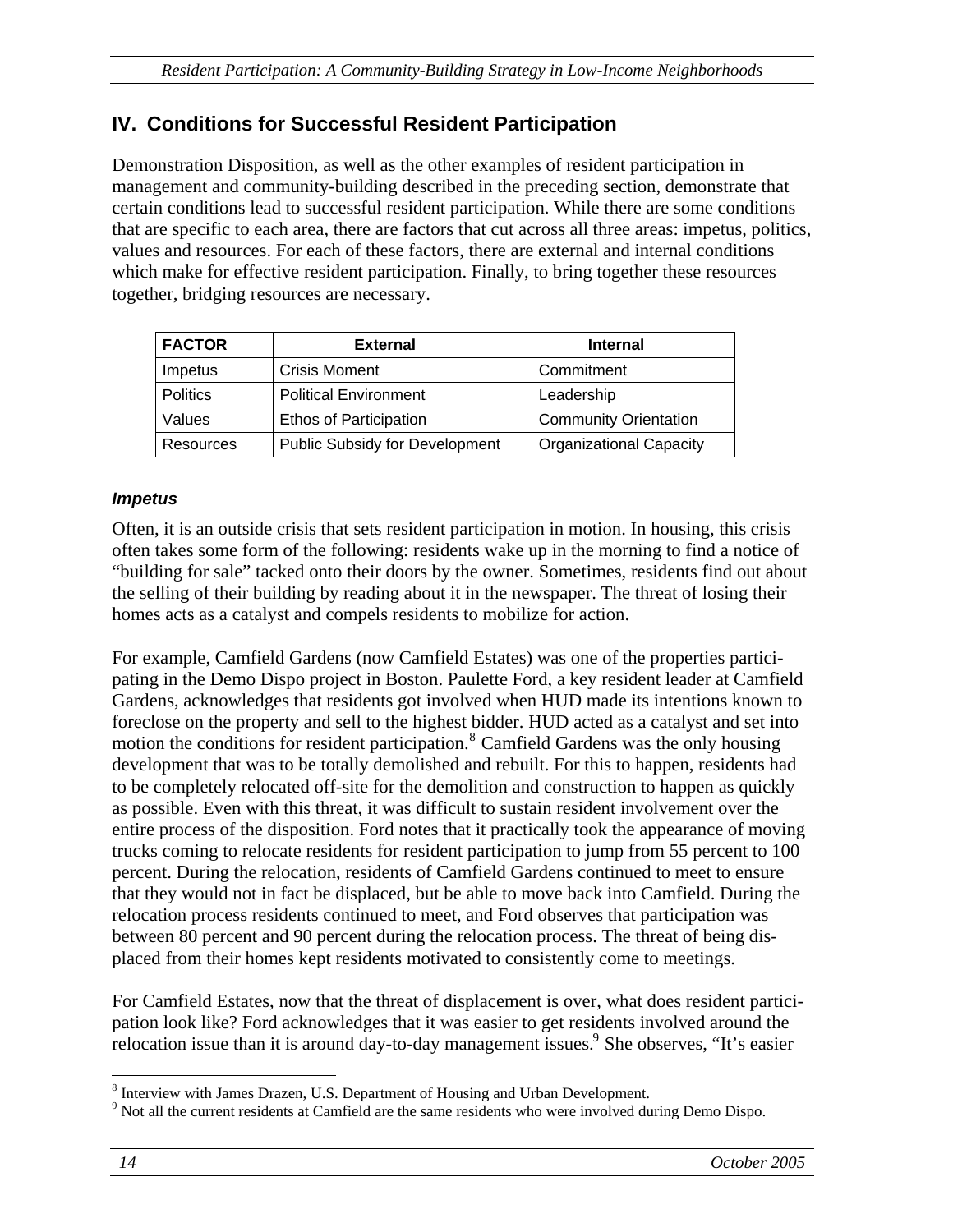<span id="page-20-0"></span>to organize residents around an issue, like loss of housing, than it is to say that your building needs work. There's no immediacy to it. It has to be right at their door."

Others in the housing field have similarly commented that it is easier to organize residents around development issues than it is around day-to-day management issues. James Stockard of the Harvard Graduate School of Design explains this dynamic in the following way:

In the property-management world, you do not have events. A lot of your goal in property management is synonymous with flying under the radar. It's harder to attract people to that kind of function.

For many residents, the day-to-day workings of management may seem mundane. It does not have noticeable payoffs the way that development does. Those working in management, however, have similarly commented that a crisis in the building does bring residents out in large numbers. Residents often get involved when they are angry around management issues, such as the raising of rents.

Averting the threat of a housing crisis does not mean that there are no opportunities for which residents will mobilize. Dalia Ward, lead organizer for the Sacramento Mutual Housing Association, observes, "We work with mostly poor people, some extremely poor, but there is always a crisis in the community. If we don't know that there is a crisis brewing, we haven't done our jobs." Good organizers try to identify salient issues that residents are willing to organize around.

To deal with different crises, there must be commitment. There must be commitment on the part of all involved, not just the residents. Demo Dispo, for example, took over 10 years to complete. Needless to say, it took countless meetings between all stakeholders — residents, government representatives, organizers, consultants, developers, architects, managers and others. Commitment sustains people over the long run.

#### *Politics*

To sustain residents' commitment over the long term, it takes strong, politically savvy leadership. Leaders keep people informed, fuel residents' motivations, and help residents articulate and fight for a common vision. When residents first come to the table, they are not necessarily a united force, though they may have common concerns. They are often as distrusting of one another as they are of outsiders. Good leadership helps to build community as it builds trust over time. Leadership is necessary not just to sustain people's interest and commitment; it is also often necessary to fight obstacles such as racism and government bureaucracy. It often takes someone who is "gutsy," who can fight the battle over and over again. Leaders do not just fight external forces; they often find themselves fighting internal ones as well. Infighting breaking out between residents is common and there is a need for the leader to be a "peacemaker."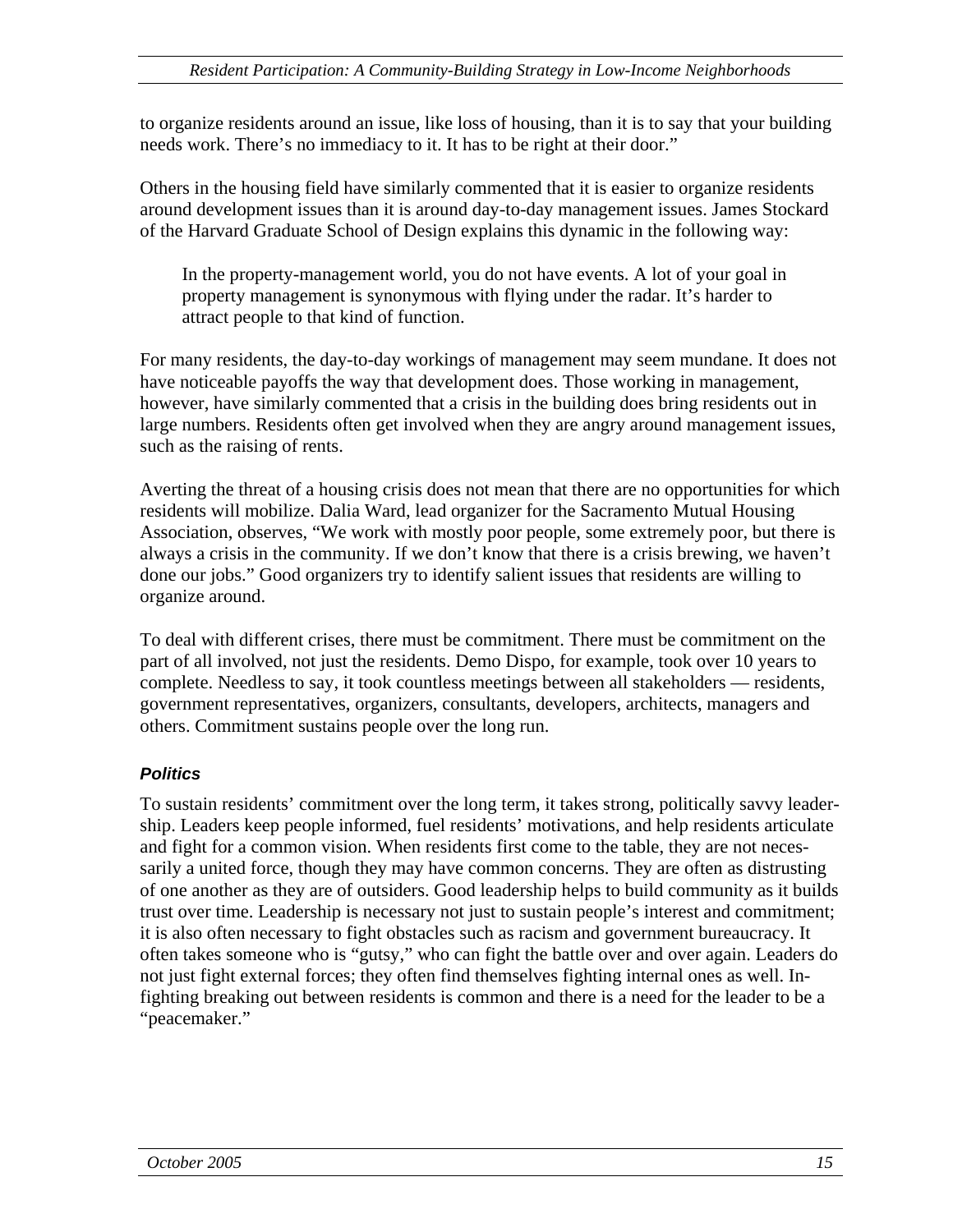It is particularly common in the management world to hear of the need for a leader to be a peacemaker.[10](#page-21-0) It is not surprising to observe that the relationship between management and resident can be fraught with tension. Resident leadership is often needed to serve as a kind of translator between management and resident, helping to build the ongoing relationships with management. Open dialogue that is consistent helps to foster this. One person involved in management said, "The important thing is to not have people wait until they are mad. Have open and regular communication with residents. It builds the trust and understanding. When things go wrong, you blame them because you don't know them." Resident leadership helps to build an environment of trust and open communication between residents and management.

Leadership must often be nurtured. Residents will not always immediately look at themselves as leaders. Jacquelyn Davis, a lead organizer in the Demo Dispo projects, remembers that she wanted the residents — not the community organizers — to take the lead in the project. Patricia Mayo, one of the resident leaders, remembers, "The key for me was when Jackie stood up and said 'you need to organize yourselves. I'm not going to do the work.' Jackie started working people. At the time, I would only help out when I could. Next thing I knew, Jackie had reeled me in as vice president." Residents often begin their involvement in ways that they feel comfortable, whether it is handing out flyers, making phone calls or going to talk to government agencies. It is important, therefore, to identify the different ways in which residents show leadership in their community. Shirley Rosa, a resident leader in the Demo Dispo project, advocates, "When you have people who want to help, never tell them there's nothing they can do."

Those who work with residents often point out that it is important to identify "nontraditional" leaders. Penny Meredith, a community organizer for Brand New Day, pointed out that "my greatest asset is the crossing guard." Leaders are those people whom others in the community trust. Identifying nontraditional leaders acknowledges the multiple skills, resources and talents that all residents bring to the process.

Leadership, however, does not happen in a vacuum. The local political environment can determine the type of resident participation that manifests itself. In the case of Demo Dispo, the government supported resident participation. Prior to Demo Dispo, HUD had had other experiences with resident participation in turning around buildings that had fallen into disrepair.<sup>[11](#page-21-1)</sup> To indicate their support, the government provided the necessary resources (described below) to make the project a reality. The government also provided the necessary support for the lengthy process of resident participation, which involved countless meetings and negotiations between residents, government agencies, developers and consultants.

While a favorable political environment can help to foster resident participation, an adversarial political environment can do the same. For example, in a city where low-income residents are not able to access formal channels to be heard by the local government, it is possible that they will turn to community organizing and protest to be heard.<sup>[12](#page-21-2)</sup> In such an

 $\overline{a}$ 

<span id="page-21-0"></span><sup>&</sup>lt;sup>10</sup> Interview with Susan Stockard, Malony Properties.

<span id="page-21-1"></span><sup>&</sup>lt;sup>11</sup> Interview with James Drazen, U.S. Department of Housing and Urban Development. <sup>12</sup> Interview with Sal Steven-Hubbard, NeighborWorks America.

<span id="page-21-2"></span>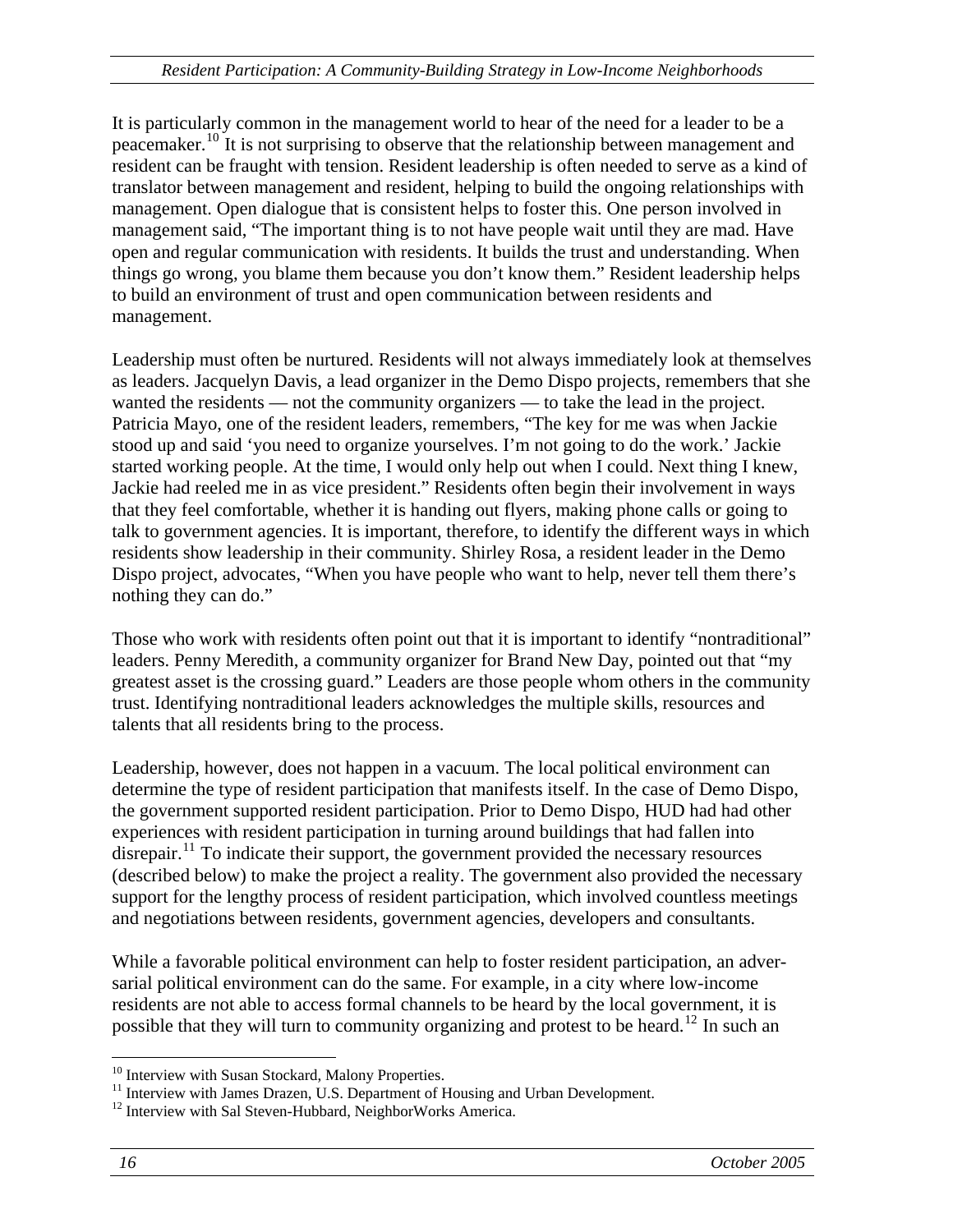<span id="page-22-0"></span>environment, community organizing and protest acts as a resource for low-income communities.

#### *Values*

Resident participation, even if it is imposed by government policy, will not necessarily take hold unless those in power value it and are truly willing to listen and consider acting upon residents' requests or demands. It can be the case that a developer or owner will have a meeting to solicit resident participation, but do it merely for the sake of saying that they had resident participation in the development process. In cases such as this, what residents say will have little bearing on the outcome. Instead, residents must have a "real say" and there must be an "ethos of participation."<sup>[13](#page-22-1)</sup> For residents to have a real say, developers, managers and others must be actually willing to listen to residents, even if it contradicts what they may believe is the "right" thing to do. There must be the desire to really hear and respond to residents' concerns. Ultimately, developers and managers must respect what residents have to say and not see it as "whining." There must be respect for resident's time and the knowledge and skills that they bring to the table. James Stockard expresses this sentiment when he calls resident participation a "meeting of experts." Similarly, residents must really value the process of involvement as well as have a strong sense of community-mindedness. This often means they must be willing to think about their individual self-interest within a community context.

#### *Resources*

It is often the case that resident participation cannot happen without support. External support such as financing is often necessary. In the Demo Dispo project, for example, the prolonged support of community organizers was funded with government support. Resident participation that uses the support of community organizers raises the question of funding support. It is increasingly difficult for organizers to find external sources of financial support, even from foundations.<sup>[14](#page-22-2)</sup> Having the government fund community organizing raises questions because it then makes it difficult for community organizers to struggle against the government if necessary.

Internal support often comes in the form of organized residents. Residents who are organized can speak with one voice and leverage their collective power. Anne Pasmanick, director of the National Neighborhood Coalition, comments on the need for organized residents:

If they are not organized, they can be self-interested and treat each other really badly. I have seen tenants who are at each other's throats. Things get ugly when things feel high-stake. Tenants start to worry about what will happen to them. If they are not working with good organizations, they will start to think about the "bad guys" in my building and it becomes a self-preservation, self-interest drive.

 $\overline{a}$ <sup>13</sup> Interview with Conrad Egan, National Housing Conference.

<span id="page-22-2"></span><span id="page-22-1"></span><sup>&</sup>lt;sup>14</sup> Interview with Anne Pasmanick, National Neighborhood Coalition.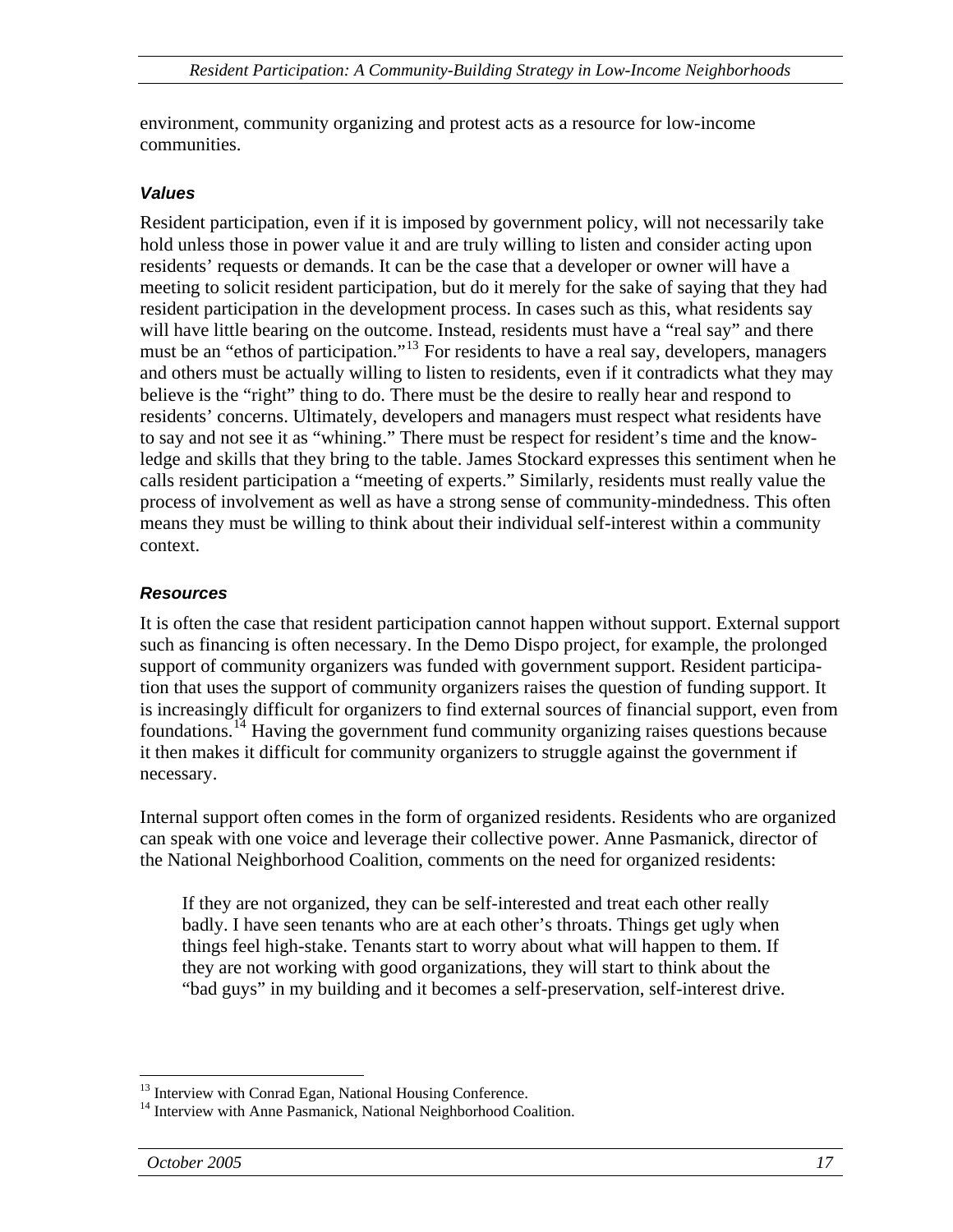<span id="page-23-0"></span>As an example of this, Michael Brown, a community organizer in the Demo Dispo project, remembers that his main task was helping the residents build a strong, viable resident organization. This meant that residents received training in areas like how to form a board of directors, how to write financial statements and how to write bylaws. In forming this organization, Brown tried to teach residents that they were their own greatest assets. He tried to convey, "Their clout comes from numbers. Their power comes not from money but from information and numbers and relationships with some of the political forces that oversaw HUD and MHFA."<sup>[15](#page-23-1)</sup> For residents of low-income communities, who do not have access to financial capital, building a strong organization is a vehicle to express their collective power.

#### *Putting It All Together: Bridging Resources*



Given these conditions for resident participation, what makes for effective and sustained resident participation? While a crisis can motivate action initially, having leadership and organized residents help to sustain the momentum. External and internal resources must work in cooperation. Bridging resources, therefore, help to bring together the external and internal factors in a dynamic relationship by helping to make needed connections. These bridging resources include:

- Trust,
- Community organizing,
- $\blacksquare$  Strategic partnerships,
- Organizational capacity, and
- Community planning and education.

## *Trust*

The first bridging resource that must be in place is trust. There must be trust on many different levels: between residents and developer, between residents and management, between residents and government, between residents and their resident leader, and between residents and the community organizer. Oftentimes, it is distrust, suspicion and skepticism that govern these relationships. While building trust is one of the most important and often hardest things to do, it is often quite simple in reality. It takes honesty, consistency and a good-faith effort. It also takes a willingness to see life from the residents' perspective. Patricia Mayo, the resident leader in Demo Dispo, remembers that a key moment for her was when members of the

<span id="page-23-1"></span> $\overline{a}$ <sup>15</sup> MHFA is the acronym for the Massachusetts Housing Finance Agency.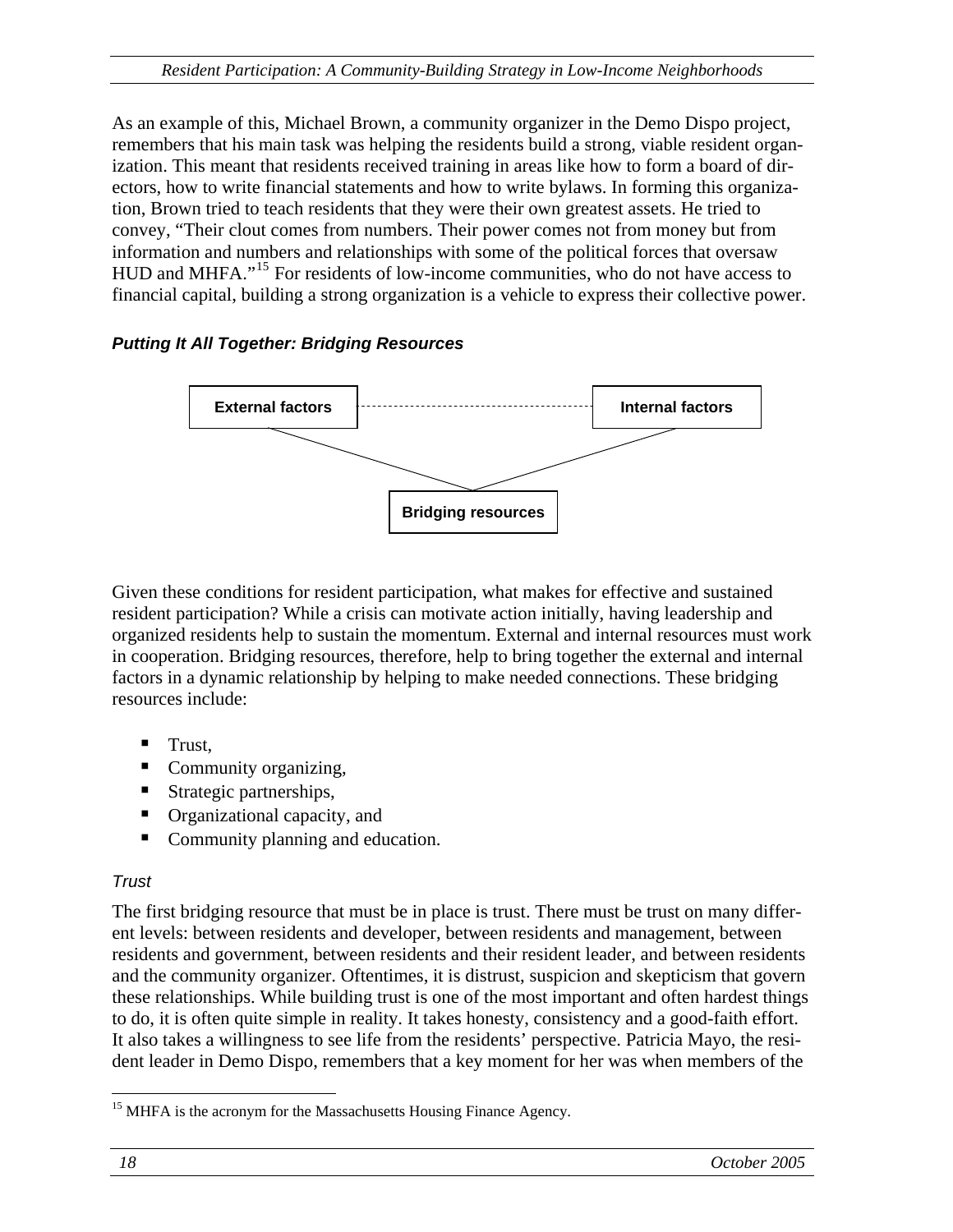<span id="page-24-0"></span>government agencies were willing to leave their downtown offices and come into the neighborhood for a meeting. This signified that the government was willing to learn about the real conditions of residents' lives and make a good-faith effort to remedy some of their problems.

#### *Community Organizing*

Community organizing is another key bridging resource. Community organizers are committed to maintaining housing not just as physical assets, but as social ones as well. Dalia Ward, lead organizer at Sacramento Mutual Housing Association, identifies this importance of community organizing when she reflected:

There are housing developers who think organizing is a distraction. For us, it's motivated by a deep understanding that it's not just bricks and mortar. It's also the people. To stabilize a neighborhood, there needs to be leaders working on issues. We see our role bigger than providing low rents. We see ourselves as having a role in transforming neighborhoods. That doesn't happen in one neighborhood complex. It happens through people living there, speaking up and helping them navigate a system based on money and power.

Ward elaborates on the process of organizing and describes it as, "Organizers go out and meet folks and get their stories and try to motivate what makes this person tick. We find that if we build good relationships and have good conversations and are open and honest ourselves, people will talk to use about what concerns them about their health, jobs and kids."

In talking to residents, community organizers build relationships with residents and identify their needs. In this process, community organizers also try to identify and nourish organic leadership in the community. They help to build key connections in the community and create a network of support. Good community organizers do not bring in their own agenda and impose it on the community. Rather, they teach residents self-sufficiency skills so they can do the work themselves. Community organizers in the Demo Dispo project were also crucial in getting and sustaining resident involvement and helping them navigate the political terrain. Community organizers act as a support system for residents, to encourage them and help them troubleshoot.

#### *Strategic Partnerships*

Community organizing often helps people to build strategic partnerships, another bridging resource. Dalia Ward comments on the need for strategic partnerships when she notes, "We bring in other institutions that are trying to support the residents." Her organization does this so that "it's not our residents against the world. The goal is not to set them up for failure." Similarly, residents in Demo Dispo found that they had to make allies, including housing consultants and government agencies. Though the government had let them down in the past, they had to make a leap of faith and trust both Mass Housing and HUD. Housing consultants helped them navigate the financial and technical terrains. Danny Violi, a housing consultant during this time, remembers:

A lot of it was very technical and it took a long time to filter the technical language into something that was understandable [to the residents]. We got to the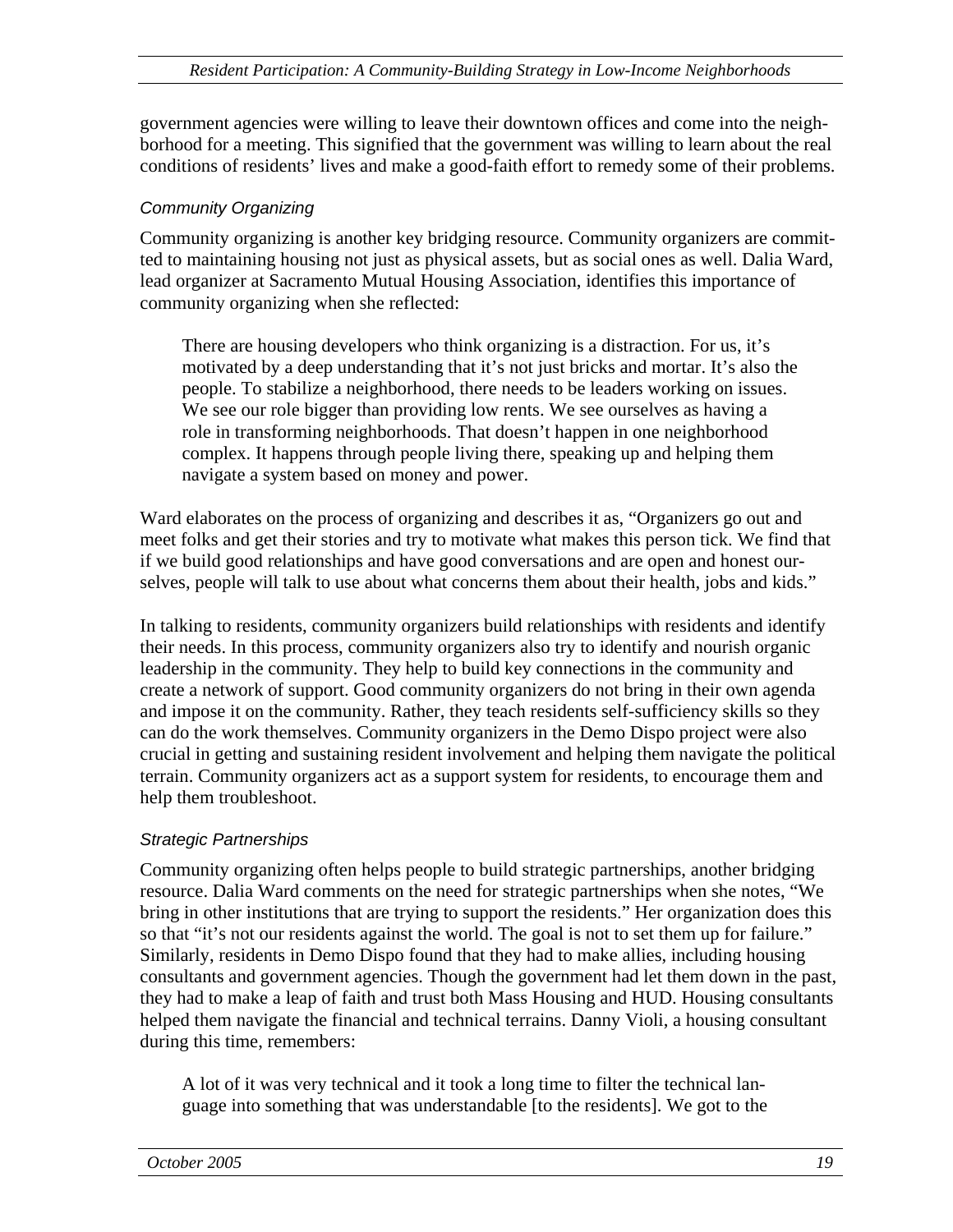<span id="page-25-0"></span>same page through a process of talking it through. Whenever an issue was presented to us, my job was to consider the issue and present it to the residents, both the advantages and disadvantages. Generally, we always came to consensus about what was the best strategy and how to position us strategically.

Strategic partnerships help residents navigate unfamiliar terrain and come up with options and alternatives.

#### *Organizational Capacity*

For community development corporations working with residents, there must also be organizational capacity to respond to their needs. First, resident participation must be part of the mission. This can play out in various ways — allocating part of the budget to focus on resident services or hiring community organizers to work with residents. CDCs must know the community and "meet residents where they are at." South County Housing in Gilroy, California, surveyed residents across the properties they manage and started resident services with 10 of their properties. Resident services at each property took a different form. Aida Zaldivar-Perez, director of neighborhood development at South County Housing, recognized, "Because we have a diverse community, we can't duplicate programs. Depending on the demographics or the development, it will differ."

In organizing the community, it helps to build on the strengths of the organization. Marcos Beleche, director of community organizing at Codman Square CDC, reflects on the thinking behind its youth organizing program:

I thought it would be important for the program to take advantage of the expertise of the CDC. We had organizers and planners who could help to interest youth in community issues. We didn't want to build a technology center. The community already had that. We thought that given our limited resources, we shouldn't try to create something that we ourselves don't have expertise in. The focus was on working on and connecting youth to issues we're focusing on.

Finally, there must be staff who are sensitive to residents' needs. It is important, therefore, to hire staff who have the commitment and compassion to work with residents.

#### *Community Planning and Education*

Those interviewees who believe in resident participation frequently noted that the process of getting to resident participation is a significant contributor to its success. This process often entails community planning and education. Community planning and education are significant bridging resources that warrant deeper elaboration. Ongoing training and education, for example, were pivotal in acclimating residents to the technical matters inherent to Demo Dispo. Residents had to learn about things like water infiltration in windows and how to understand financial statements. Jacquelyn Davis, one of the lead community organizers for Demo Dispo, remembers, "By the time we were finished, they could read a blueprint and ask questions to the lawyer."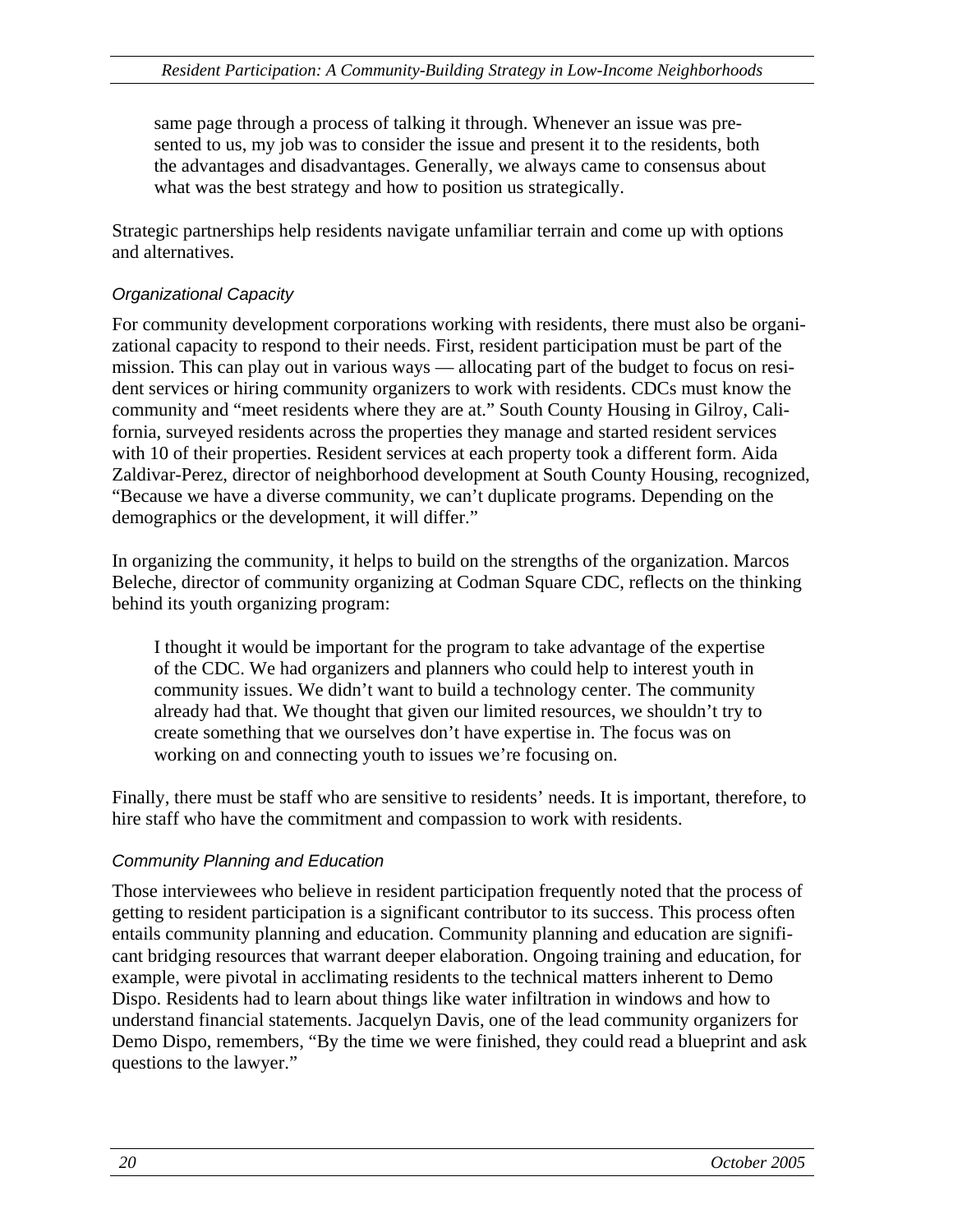Training was also provided to residents on how to establish an effective and viable organization that had political clout. This involved the basics of running an organization, such as how to run a meeting well and how to put together an agenda. Education and training are also central to creating productive relationships with residents and management. For example, if residents want additional amenities in their building, it helps for them to understand how it will impact rents and, therefore, the trade-offs they must make.

Community planning and education provide principles for working with low-income communities that seek to build on and value the knowledge and skills that residents bring. Community education and planning produces the following framework for action:



#### *Build a Foundation*

Bringing residents together is often the initial step in creating an effective resident-participation effort. Doing so has multiple effects. This process first helps to build synergy. Michael Brown, community organizer with Demo Dispo, commented on the value of bringing people together when he reflected, "When you bring these groups together, it's an affirming experience that people are on the right track. It reinforces the residents being engaged." Building communities creates a mutual, shared learning space. People can network and learn from one another. In this space, people can take risks in their learning. Community-building is especially important in communities where there is racial and ethnic diversity and groups may have misperceptions of one another because of differences in language and culture.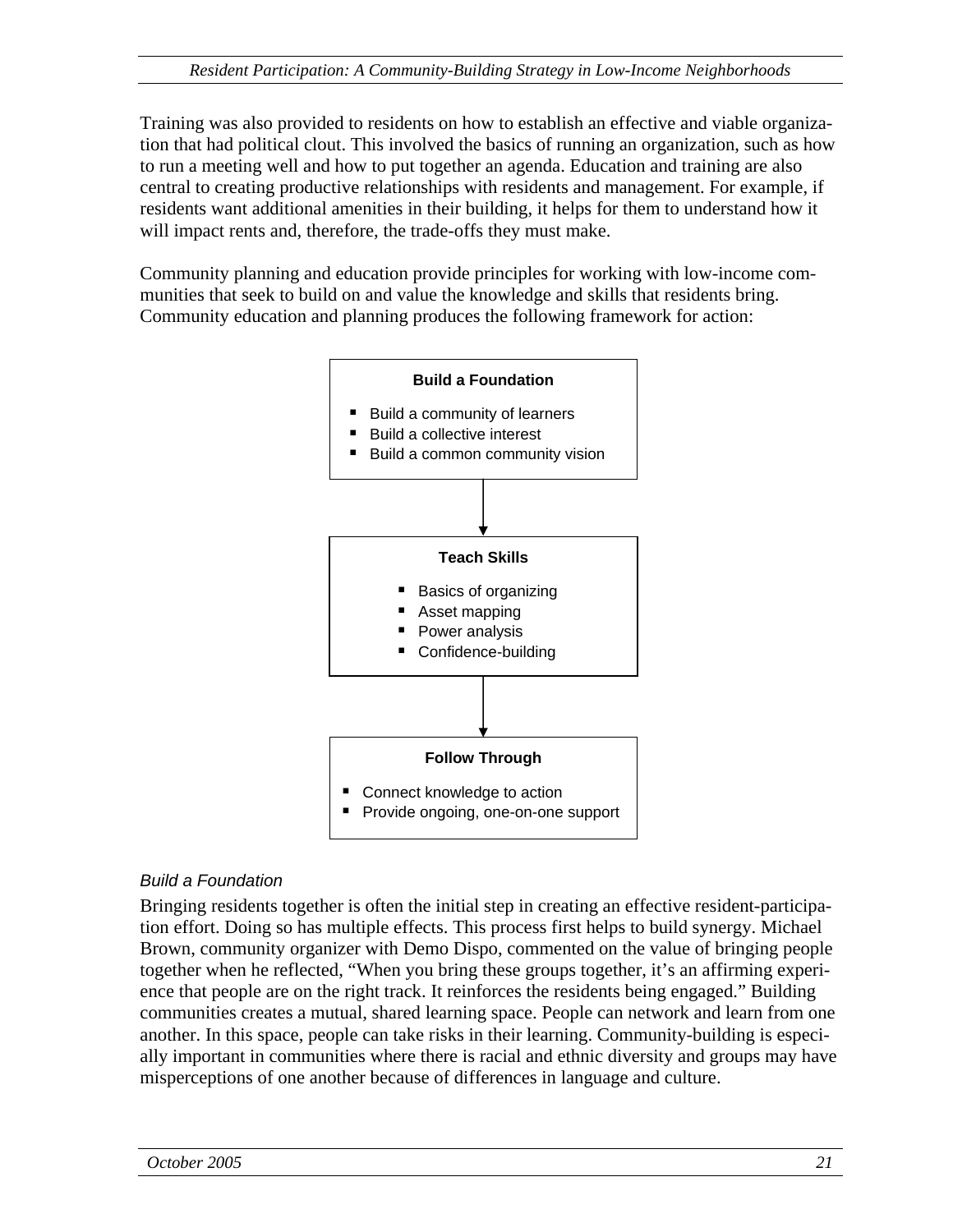In coming together, residents realize there can be mutual and shared self-interest. LeeAnn Velasquez, a resident leader with the Sacramento Mutual Housing Association, comments, "Find out what each resident's goal is. It usually ties into an overall goal. For me, it's safety for my children. Others also want safety and peace of mind." Oftentimes, people are motivated by their own individual self-interest. In talking about their concerns for their building or neighborhood, residents come to find that they have common interests around issues like public safety or education for their children. Gloria Robinson, a community organizer for Manna CDC in Washington D.C., describes this process in the following way:

It's part of the education process. We work with them on the consciousness level. The philosophy that it's not just about you and your children. It's about the generation that will come behind you. It's a challenge sometimes to get people to look beyond their own immediate self-interest. It's a challenge that we slowly lead people towards.

Once residents come together and see that they have common ground, it is then helpful to build a common, collective vision. When people come together, they can begin to construct a vision for what they would like their community to look like. Buildings are not just places where they live but are part of the larger community on which they have the power to make an impact. Knowledge of how to leverage political, economic and social resources gives them the power to begin to make changes in their communities. This all helps to build a larger sense of community; according to Carmen Amigon, leadership development manager at Community HousingWorks in San Diego, "it helps to develop social capital."

These different processes together help residents learn to see the larger picture. Seeing the larger picture helps them think outside their own experiences and circumstances and see their connections to something greater. In this framework, change is possible.

#### *Teach Skills*

Once the foundation is set, then it is necessary to build on residents' skills. Community planning and education need not be a one-way process, with the trainer disseminating knowledge for the residents to take in. Rather, Carmen Amigon of Community HousingWorks, for example, takes a "popular education" approach to working with residents. Popular education involves two-way learning and it values that "individuals bring experience, talents, skills and interest despite their level education." When Amigon does trainings, she asks open-ended questions and does not impose her own agenda. She uses this approach because she believes "the solution is within the individual" and "we encourage them to think outside the box."

Oftentimes, residents of low-income communities feel as though they do not have power because they have little political, economic or social capital. Many residents are not accustomed to having mainstream institutions take their needs seriously. Residents are often used to being acted upon instead of holding these institutions accountable. Community organizers, therefore, work with residents to recognize that they have power, "the ability to get some-thing done."<sup>[16](#page-27-0)</sup> Community organizers work with residents to help them understand that they

<span id="page-27-0"></span> $\overline{a}$ <sup>16</sup> Interview with Brandon Kitagawa, Sacramento Mutual Housing Association.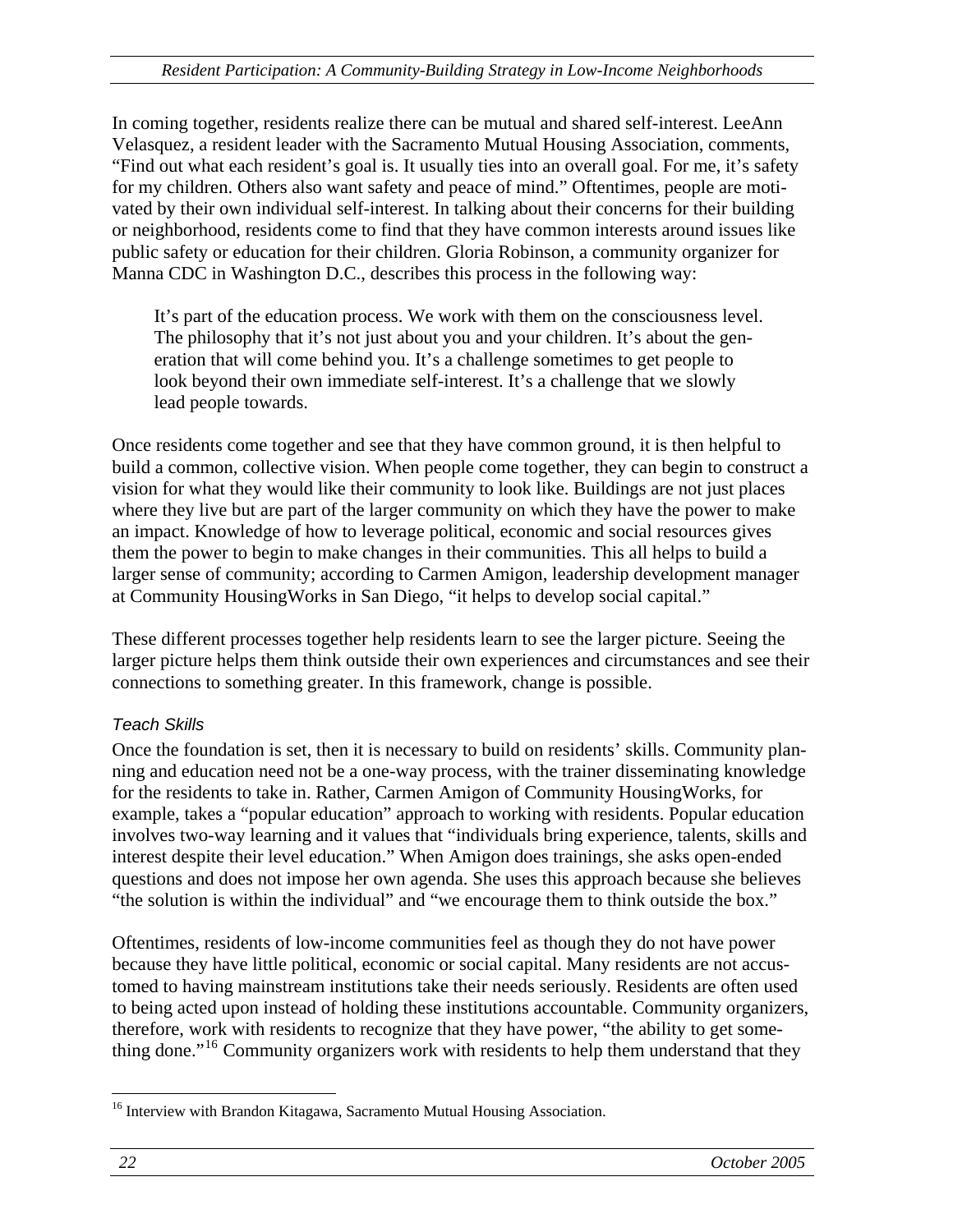have power in their numbers and collective voice. In reflecting on Demo Dispo, Michael Brown, community organizer, remembers, "I tried to help them know that their clout comes from numbers. Their power comes not from money, but from information and numbers and relationships with some of the political forces." Shirley Rosa, resident leader in Demo Dispo, acknowledged that residents learned about their power. She reflects, "We accomplished a lot more by coming together as a group. In any war, there's conflict. Divided, we fall. We stood up to HUD and let them know we were not going to be divided." Through this process, residents learn to have confidence in their power.

To manifest their power, residents learn the importance and potential of organizing. Skillbuilding involves learning the basics of organizing. These skills include how to run meetings, do outreach, understand stakeholders, write and conduct a survey, do door-knocking, schedule a meeting, and speak in public. Similarly, residents learn how to build a viable resident organization. This includes many of the above skills as well as how to run an election, read financial statements, keep financial records, and build shared goals among residents.

In the process of learning about organizing, residents learn how to view issues in their community as assets, not as problems. Asset mapping helps people look at the good things happening in their community. According to Dalia Ward at Sacramento Mutual Housing Association, asset mapping helps residents to "look at an issue strategically, lay out the resources and assets in our community." This process also helps to identify what assets individuals can bring to a community.

#### *Follow Through*

For learning to make a difference, it must be connected to action. The most effective resident-education programs were ones that encouraged action. Sandra Hernandez, who went through the resident-leadership training program at Community HousingWorks, remembered the following:

I learned about planning an event. We had to write an action plan and indicate by when we would do things. Then we went to the event and implemented what we planned in the training. I learned how to work with people, plan, and collaborate and connect residents. These trainings taught me to work with my neighbors and how to get effective results.

In Demo Dispo, community organizer Michael Brown recalled that it helped to give people specific roles to focus on. This made their training more tangible and concrete.

Resident participation is an ongoing process. Residents often need continued support in their efforts. Resident leader LeeAnn Velasquez believes that the community organizer at Sacramento Mutual Housing Association has been key to her success. She says, "He tells me to get out there and send out flyers. He gives us ideas…and things that residents could participate in, things we would not otherwise hear of unless they gave us the information." Support includes providing encouragement as well as troubleshooting when things do not go as planned.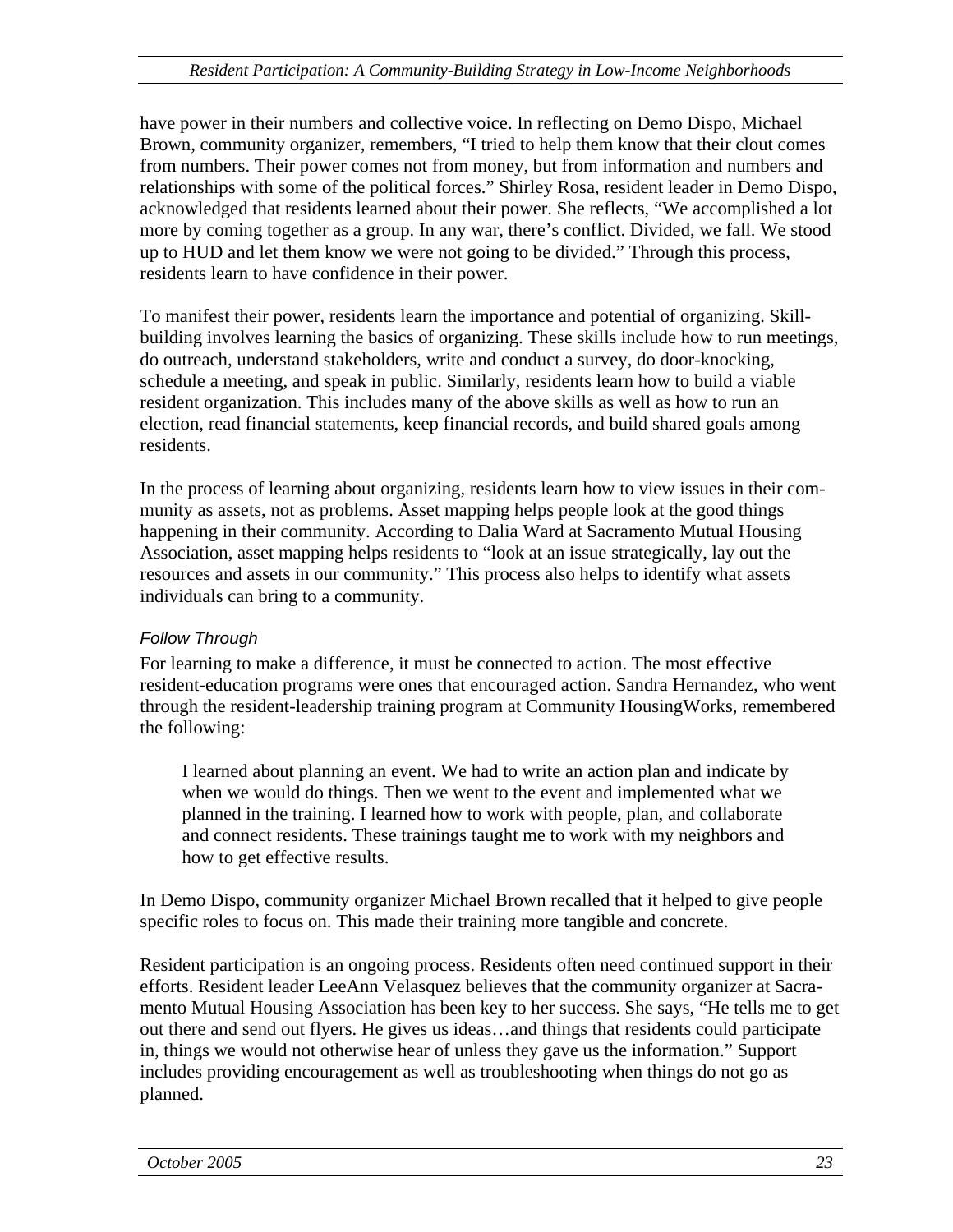## <span id="page-29-0"></span>**V. Describing the Effectiveness of Resident Participation**

One of the challenges encountered in this paper was how to measure the difference that resident participation makes. Articulating measures proved to be a challenge for many of those interviewed. They can provide stories that attest to its effect, though these stories are difficult to measure in a traditional sense. Their stories, however, lay the groundwork for future studies around the outcomes associated with resident participation.

### *The Impact of Resident Participation in Development*

Since much of this paper has focused on the story of Demo Dispo in Boston, it is important to discuss whether resident participation made a difference in this project. Critics may be quick to judge that it did not make a difference, since the project went over budget and took longer than anticipated. This, however, cannot solely be attributed to the involvement of the residents.<sup>[17](#page-29-1)</sup> While it is difficult to quantify the impact of resident participation, several of those involved believe that it made a difference. Foremost, it made residents stakeholders in the process and gave them voice. Exercising voice is important given that low-income communities are often the object, rather than the subject, of public policy debates. From the perspective of residents, they believed that resident participation ensured the accountability of involved government agencies, architects and developers. It also ensured customer satisfaction with the product. Resident participation also helped to build a sense of community that can be observed from an outsider's perspective. James Drazen of HUD observed the impact of resident participation in the following way:

I think it had a beneficial impact on the community. It brought people together. It brought them together across property lines. They collaborated. They came together to lobby, counsel and help each other. There's a whole social fabric that was created. Children were happier. They got rid of the drug dealers. Residents were no longer afraid to talk to each other anymore.

Resident participation also had an impact on the individual level. The process was a learning process for all involved. Paulette Ford, a resident leader at Camfield Estates, observes, "I can see subtle changes in some of the residents. They are starting to see beyond tomorrow. They are starting to see that there are possibilities. With the kids, it's been extremely important because they have a better feeling about where they live and how they live."

#### *The Impact of Resident Participation in Management*

In terms of management, resident participation helps to build a strong, vibrant, healthy community. Susan Stockard, of Maloney Properties Inc., observes, "It creates an ownership-like property. We have their buy-in. They help maintain the property as a physical and social asset in the community."

Management is often seen as those "holding the strings," and resident participation helps to break down that wall of intimidation. Managers and residents argue that active participation

<span id="page-29-1"></span> $\overline{a}$ <sup>17</sup> Interview with James Drazen, U.S. Department of Housing and Urban Development.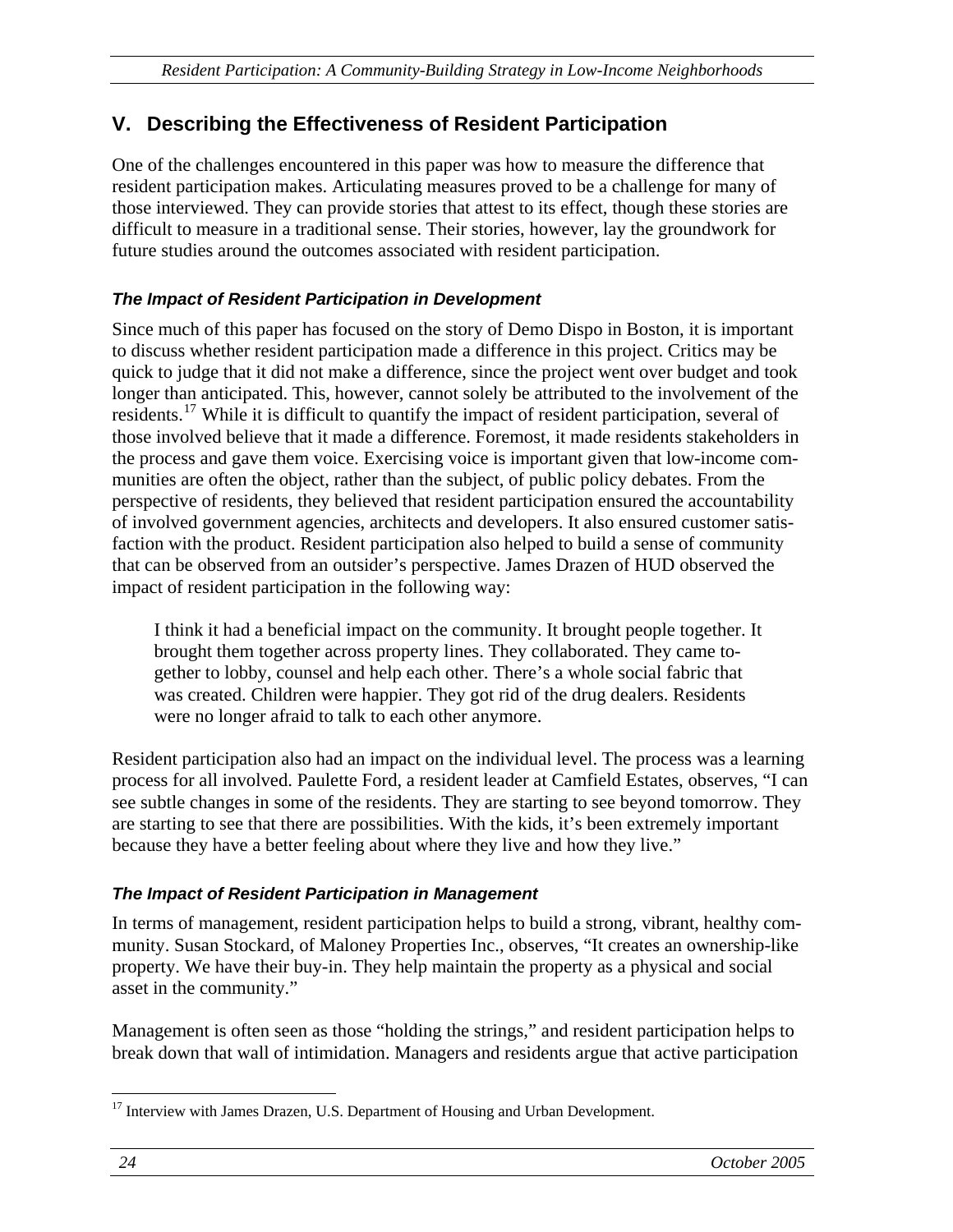<span id="page-30-0"></span>helps to instill pride and ownership in the building. This is demonstrated by cleaner units and buildings and more participation in resident-service programs. Having residents involved helps property management because involved residents are more knowledgeable residents and it increases their level of community-mindedness. They know, for example, why leases are written the way they are and what necessitates increases in rents. They have greater satisfaction in the place they live.

Minnie Clark, president of the tenants association at Marksdale Gardens, reflects on the difference that self-management has made there. She says:

The difference is we are sensitive to the people. We don't terminate without good reason. We do have a retirement plan in place. They pay into it and we give a small portion. Our carrying charge is lower than other places. We're way down under the market level for this area. We try to operate as economically as possible without interfering with the integrity of the development.

Clark also observed that self-management has helped to build a stronger sense of community. People are more willing to stay in the property and make it their home.

Resident participation can also have a financial impact on the property. Janet Maccubbin, with the city of Frisco, California, comments on this impact:

In properties where folks spend their lives or generations, if you are going to help them break out of that cycle, you have to understand their needs. Understanding their needs means knowing their lives. Otherwise, the property will not succeed. It makes a difference when residents talk about community needs and management addresses those needs. That has a positive financial impact on the property. These self-sufficiency programs make a positive financial difference in a place where you don't have market forces.

## *The Impact of Resident Participation in Community-Building*

In terms of community-building efforts, resident participation has an impact on both the individual and community levels. At the individual level, many residents express greater confidence in their ability to get things done. For many residents, there is an "I can do it" attitude of self-growth. This confidence has a ripple effect as people begin to take more control over their lives and expand their involvement. Residents start to see the assets, not just the problems, in their community, and to believe that they can do something to improve it. Residents become more community-minded and begin to have a vision for their community. Residents start to look at their house as a "home" — a place of which they can be proud. For example, Sandra Hernandez, who came to Community HousingWorks as a resident and has now been hired as a staff member, reflects on the following:

I attended the first training. I was working in my neighborhood. The training helped me evolve as an individual. I learned how to run meetings and do action and event planning. How to effectively listen was very important. At the beginning, I was pessimistic. Then, I started bringing other people. I learned how to be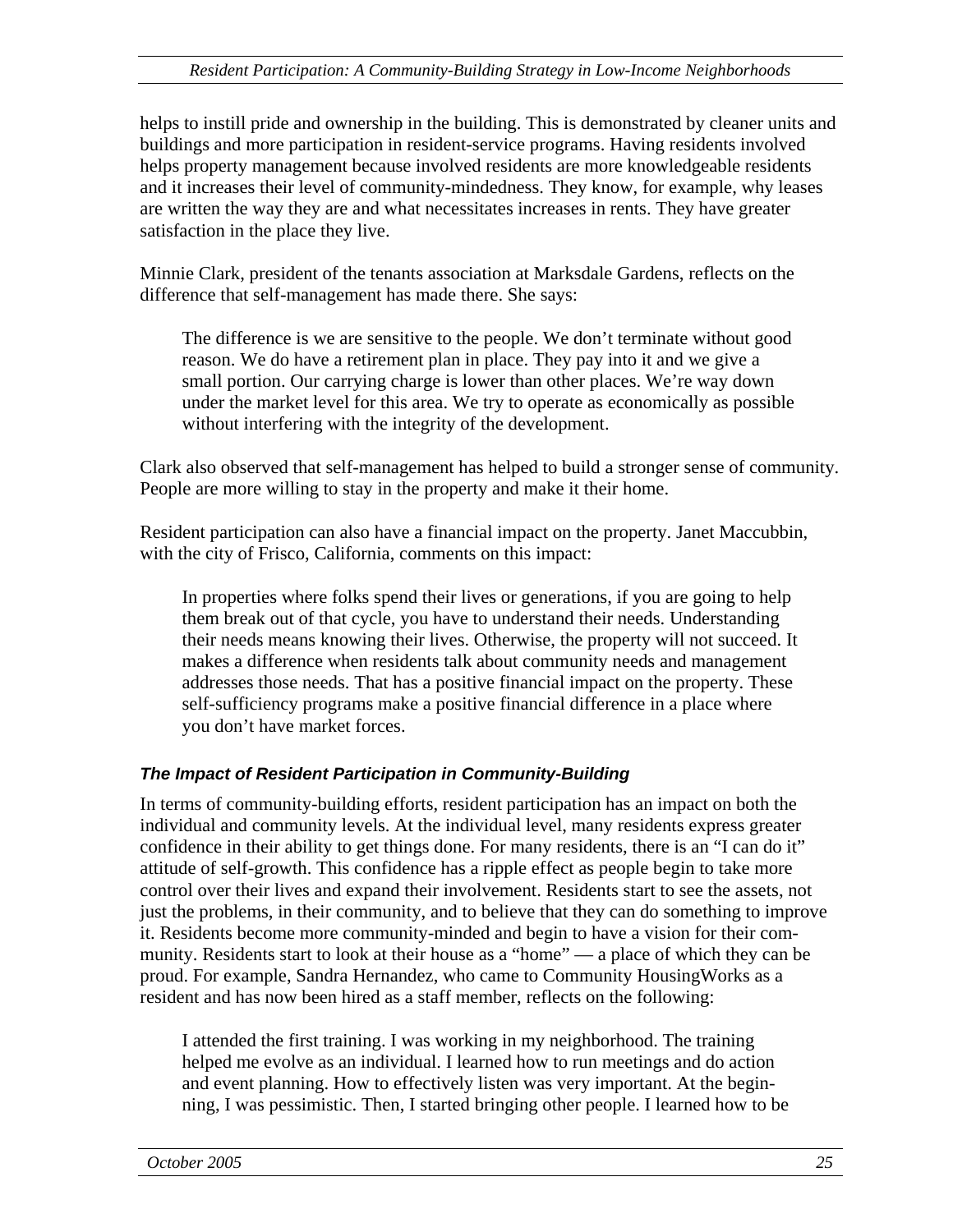a resident leader. These things do work, but you must go through and implement them.

Similarly, Elba Amador, a resident who has gone through the training at Community HousingWorks, remarks on the following:

It's made me more assertive. I can make things happen. You want to do something. You are given the tools and other people. Training made me more willing to take a chance. It's a learning process. Four years ago, I didn't read a budget. I always learn something new.

Individuals who see the impact of individual and collective power may also get involved in wider struggles beyond housing.

There are different ways to think about measures of resident participation. Both "hard" and "soft" measures of resident participation are important for public-policy debates about this issue. This paper has focused on people's testimonies as one way to assess the impact of resident participation. Their stories provide insight into the myriad ways that resident participation can make a difference in housing development, management and community-building. People's stories are also important to know how their lives were affected by resident participation. Their stories will be strengthened if hard measures of resident participation are developed and used to study its effects.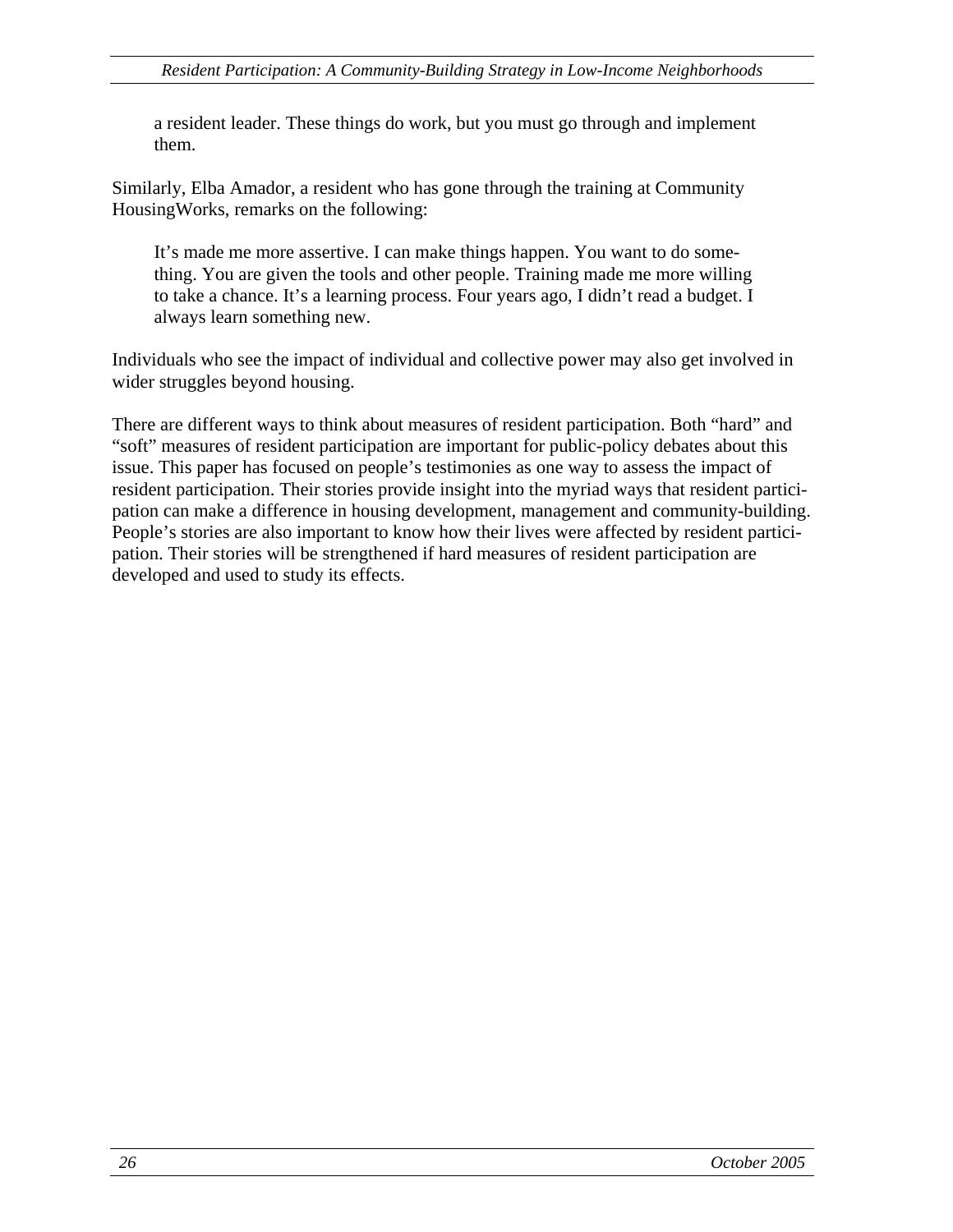## **Conclusion**

How do we make sense of this vast terrain of resident participation? In general, there is support for resident participation in housing development, management and communitybuilding. There is also growing evidence for its effectiveness. There are stories from the world of development, management and community-building which attest to the importance of resident participation.

Resident participation is a politically charged topic that few are willing to express strong sentiments against. While there is general support for resident participation, it is less clear how much participation people believe residents should have. Developers and managers can attest to the importance of resident participation, but it is unclear how much power they want residents to have. They may want residents to have a say, but be less involved in decisionmaking.

Resident participation is a partnership, and like any partnership, roles and expectations must be clear and explicit for the partnership to work. In defining these roles, the partners exercise power and influence over the outcome of the partnership. Oftentimes, how much power each partner has must be negotiated. When the stakes are high, it is not easy to negotiate power. For low-income residents who have few other options and cannot easily leave the situation, organizing often offers one viable strategy for building power. Good organizing necessitates good community planning, which means facilitating people through a process of learning.

Resident participation is critical in providing the opportunity for residents to be actors, and not just acted upon by outside forces. Participation means something to the residents themselves. For residents of low-income communities, many of whom are people of color, participation means that they have a voice in the process about decisions that affect their daily lives. Voice is an important asset for those who do not have access to other kinds of capital that can they can leverage. For those living in low-income communities, their choices around housing are often limited; therefore, resident participation can ensure that they have voice in a complex environment.

Additional research on resident participation is necessary in order to more fully capture its potential as well as its parameters. This calls for a study with multiple indicators and variables that can capture the complex picture of resident participation. For example, measures of the impact of resident participation in Demo Dispo must take into account not just the impact it had on the redevelopment of the housing stock, but also the impact it had on communitybuilding and individual lives. Comprehensive studies such as this one will continue to contribute to our knowledge base on resident participation.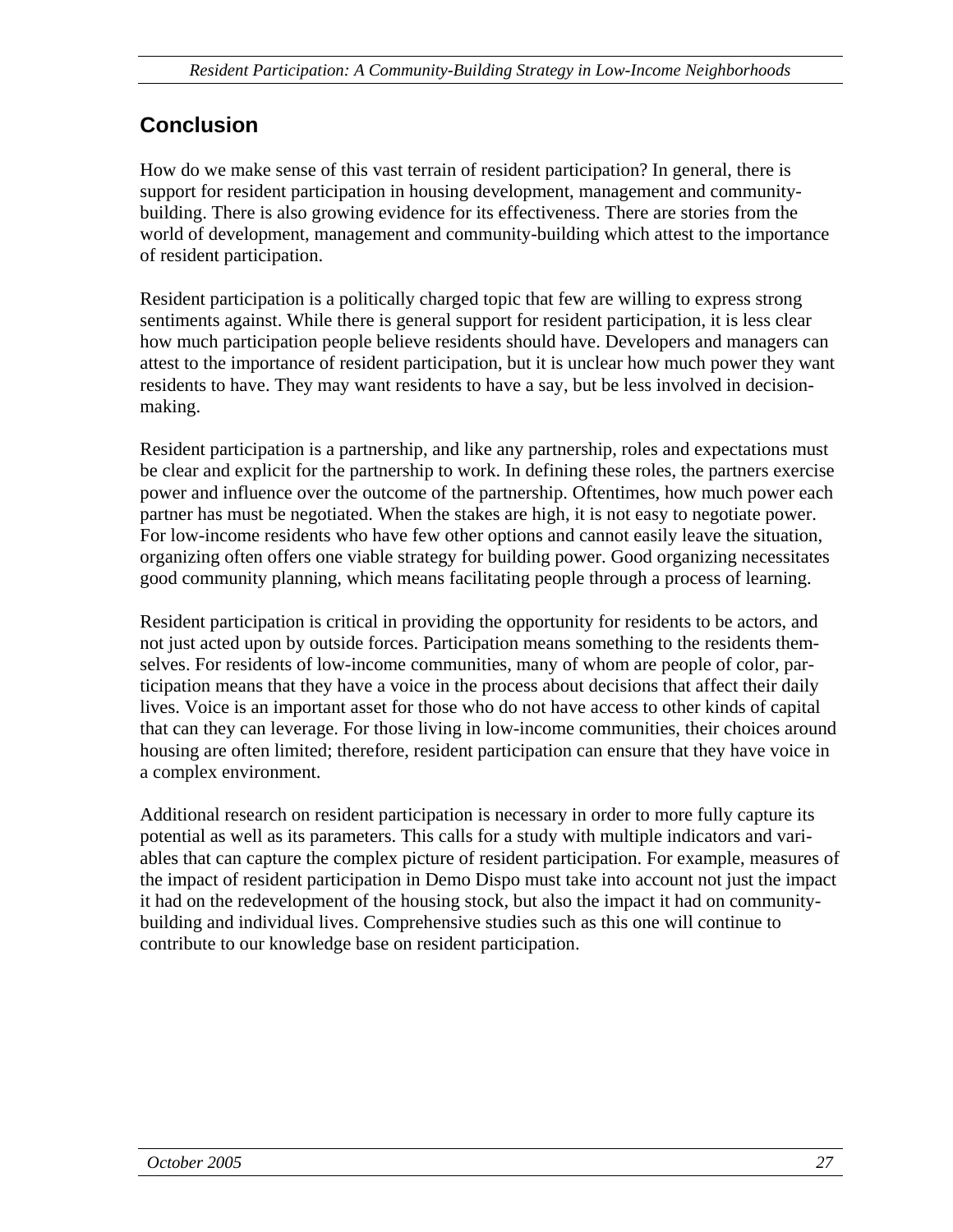## <span id="page-33-0"></span>**Selected Sources**

Chandler, Mittie Olion. 1991. "What have we learned from public housing resident management?" *Journal of Planning Literature* 6, pp. 136–143.

Gray, Deborah Goldberg. 2000. Resident participation in HUD affordable housing preservation projects: What works? Davis, California: University of Center for Cooperatives.

Monti, Daniel J. 1993. "People in control: A comparison of residents in two U.S. housing developments." In Hays, R. Allen (Ed.), *Ownership, control and the future of housing policy.* Westport, CT: Greenwood Press.

Peterman, William. 1994. "Public housing resident management: A good idea gone wrong?" *Journal of Housing,* 51(3), pp. 10–15.

———. 1996. "The meaning of resident empowerment: Why just about everyone thinks it's a good idea and what it has to do with resident management." *Housing Policy Debate* 7(3), pp. 473–490.

Queeley, May, Janet Quint and Suzanne Trazoff. 1981. Tenant management: Findings from a three year experiment in public housing. New York: Manpower Demonstration Research Corporation.

Rohe, William M. 1995. "Converting public housing to cooperative: The experience of three developments." *Housing Policy Debate,* 6(2), pp. 439–479.

Saegert, Susan, Gary Winkel and Charles Swartz. 2002. "Social capital and crime in New York City's low-income housing." *Housing Policy Debate* 13(1), pp. 189–226.

Somerville, Peter. 1998. "Empowerment through residence." *Housing Studies.* 13(2), pp. 233–257.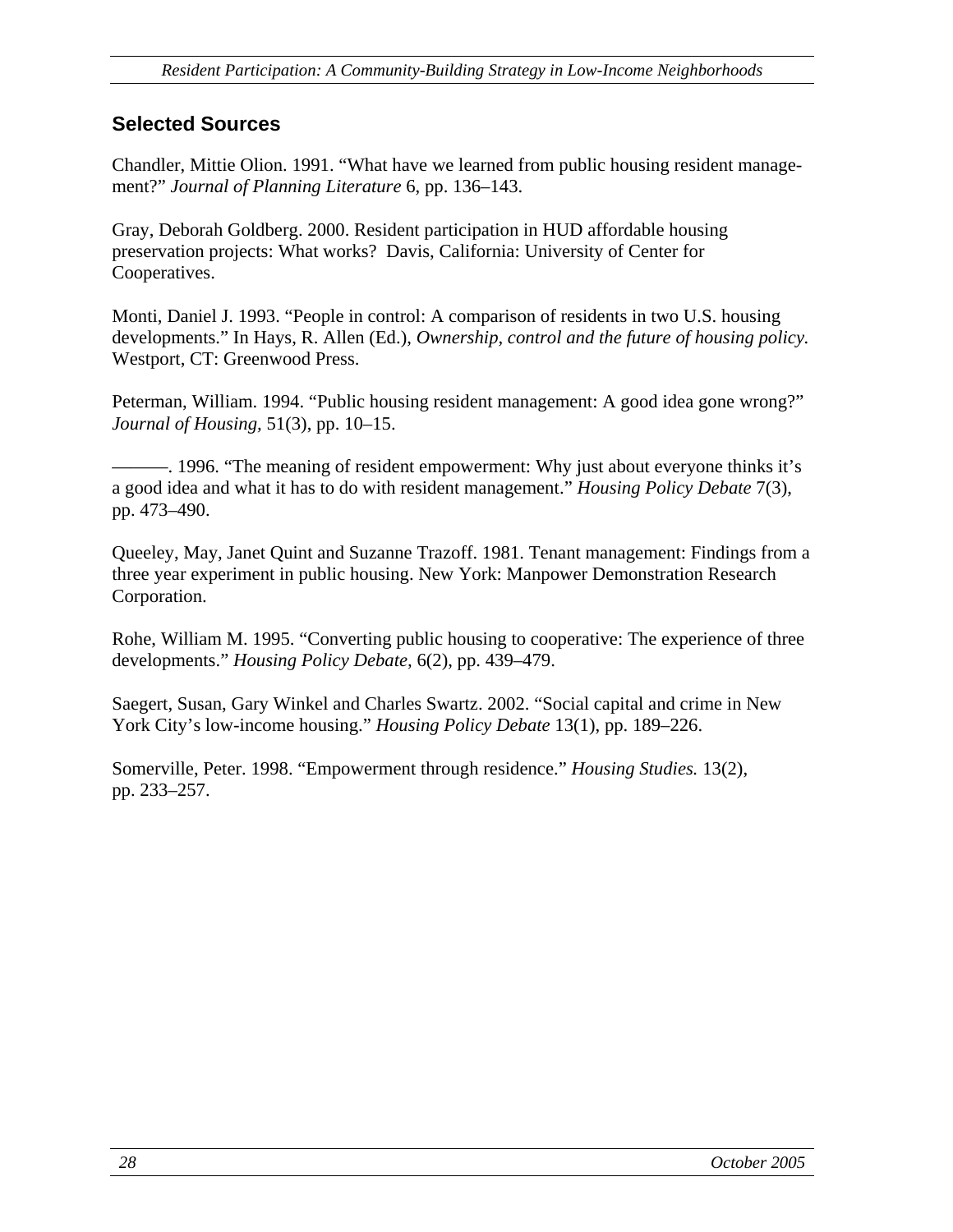## <span id="page-34-0"></span>**Web Sites**

The following are Web sites of the community development corporations profiled in this report.

Brand New Day: [www.brandnewdaycdc.org](http://www.brandnewdaycdc.org/)

Codman Square Neighborhood Development Corporation: [www.csndc.com](http://www.csndc.com/)

Community HousingWorks: [www.chworks.org](http://www.chworks.org/)

Manna, Inc.: [www.mannadc.org](http://www.mannadc.org/)

Sacramento Mutual Housing Association: [www.mutualhousing.com](http://www.mutualhousing.com/)

South County Housing: [www.scounty.com](http://www.scounty.com/)

Urban Edge Housing Corporation: [www.urbanedge.org](http://www.urbanedge.org/)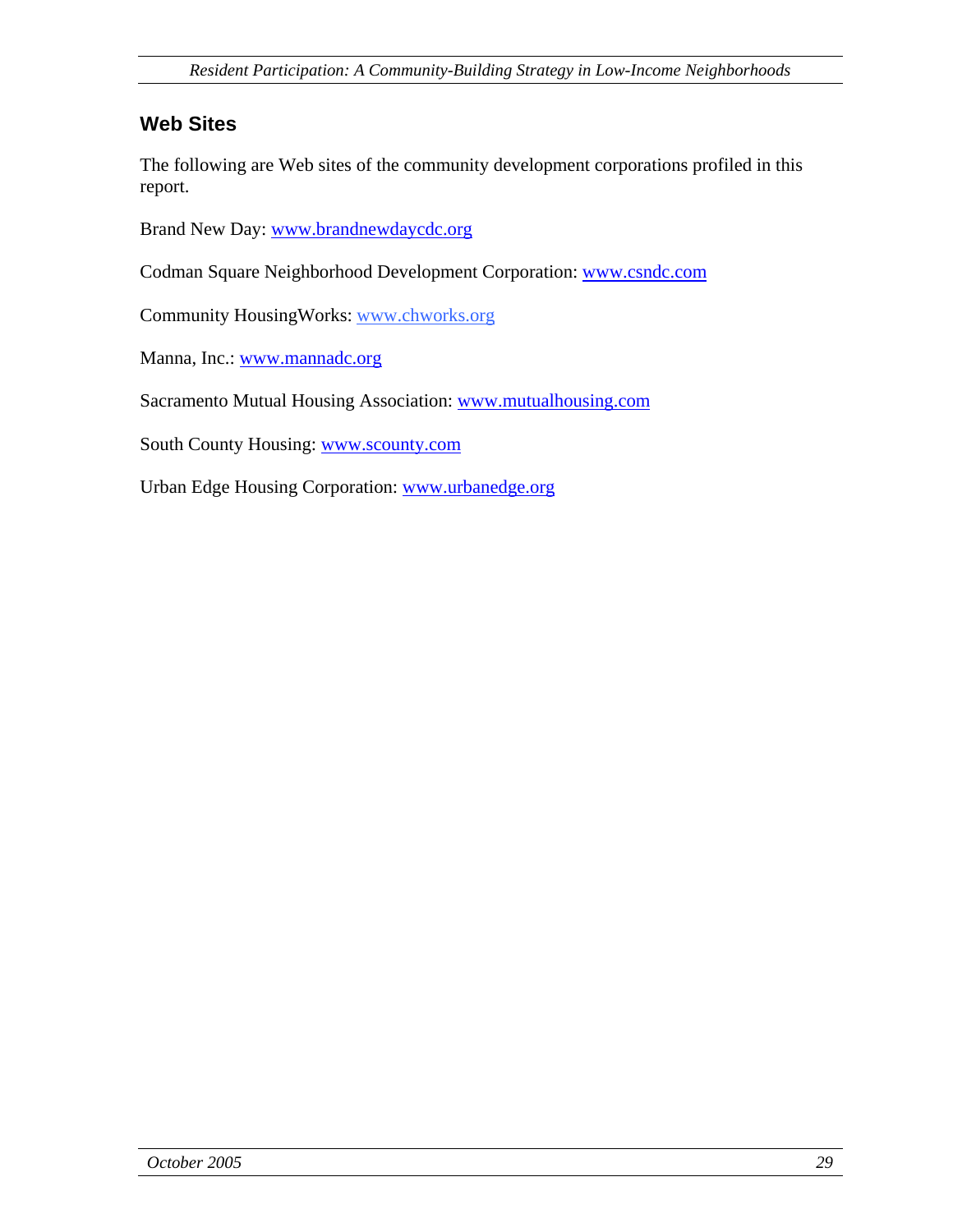#### <span id="page-35-0"></span>**Author Interviews**

All interviews were conducted by the author between June 15 and August 31, 2005. Persons participating in focus groups are indicated with an asterisk.

Elba Amador Community HousingWorks

Carmen Amigon Community HousingWorks

Marcos Beleche Codman Square Neighborhood Development Corporation

Michael Brown Jewish Organizing Initiative

George Caruso Edgewood Management Corporation

Minnie Clark Marksdale Gardens

Kristina Cook National Affordable Housing Management Association

Jacquelyn Davis Nuestra Comunidad Development Corporation

James Drazen U.S. Department of Housing and Urban Development

Phoung Duong Sacramento Mutual Housing Association, Inc.

Conrad Egan National Housing Conference

Paulette Ford Camfield Estates Beverley Hansen South County Housing

Sandra B. Henriquez Boston Public Housing Authority

Sandra Hernandez Community HousingWorks

Brandon Kitagawa Sacramento Mutual Housing Association

Dumas LaFontant\*

Daphne Lopes\* Franklin Park Development Tenant Association

Janet Maccubbin City of Frisco

Patricia Mayo Franklin Park Development Tenant Association

Penny Meredith Brand New Day, Inc.

Harold Nassau NeighborWorks America

Erika Overmeyer Community HousingWorks

Anne Pasmanick National Neighborhood Coalition

Juanita Pitts\* Franklin Park Development Tenant Association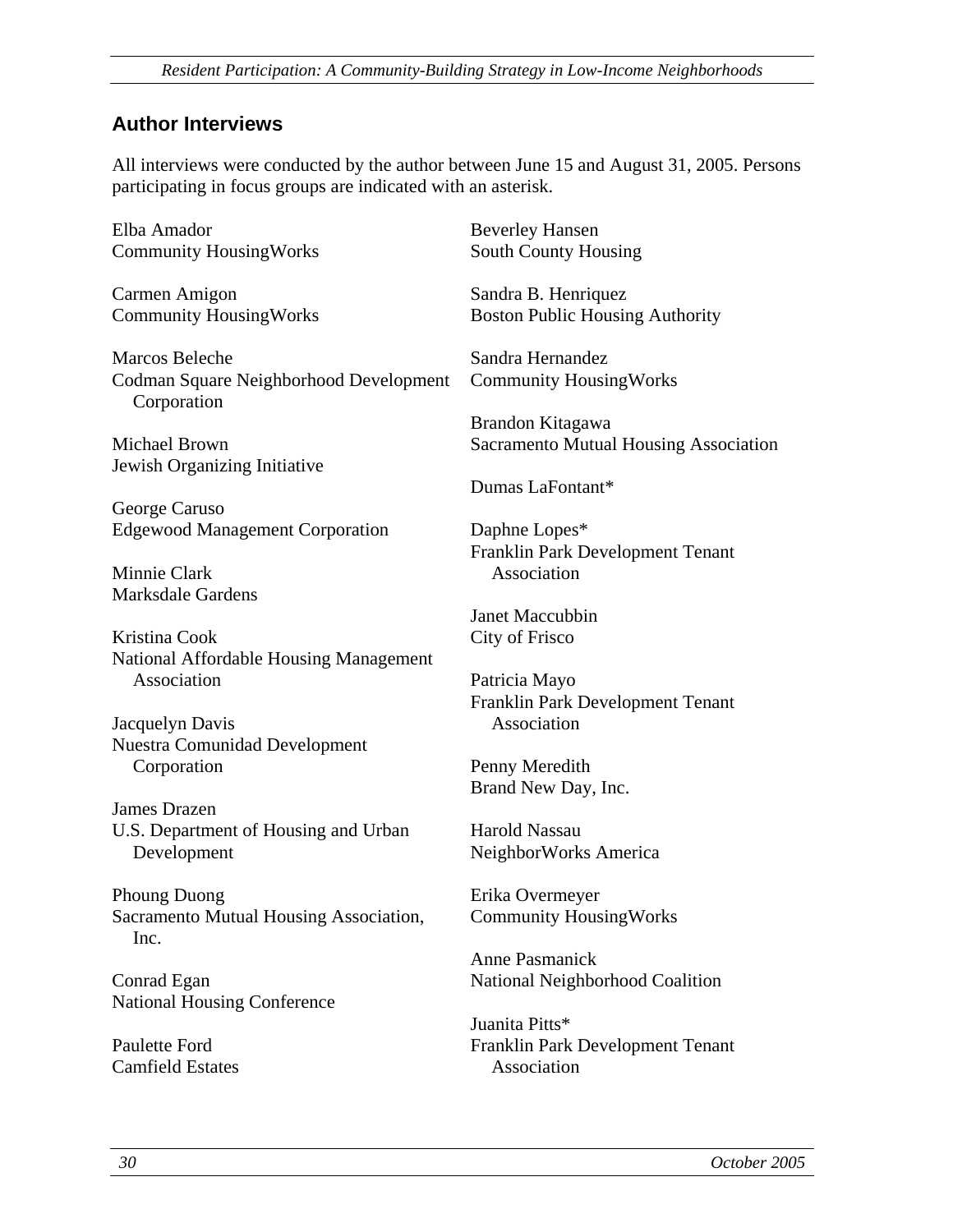*Resident Participation: A Community-Building Strategy in Low-Income Neighborhoods*

Robert Pyne Massachusetts Housing Finance Agency

Barbara Raines Camfield Estates

Nilsa Rivera\* Franklin Park Tenants Association

Gloria Robinson Manna, Inc.

Shirley Rosa\* Grove Hall Resident Association

David Smith Recapitalization Advisors

Sal Steven-Hubbard NeighborWorks America James Stockard Harvard Graduate School of Design

Susan Stockard Maloney Properties, Inc.

Leroy Stoddard Urban Edge Housing Corporation

LeeAnn Velasquez Sacramento Mutual Housing Association

Danny Violi Independent consultant

Dahlia Ward Sacramento Mutual Housing Association

Aida Zaldivar-Perez South County Housing